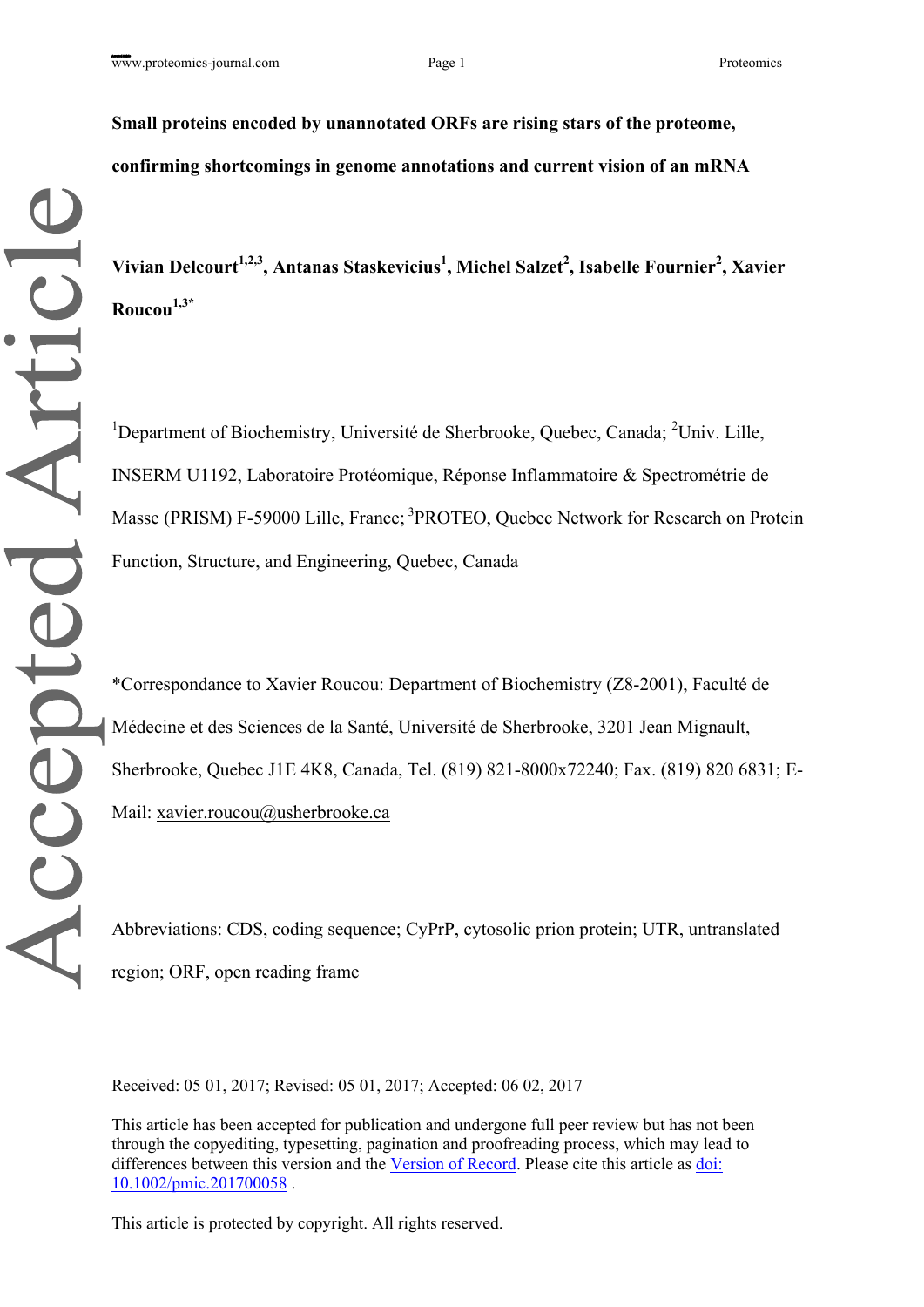#### **Abstract**

Accepted Article

Short ORF-encoded peptides and small proteins in eukaryotes have been hiding in the shadow of large proteins for a long time. Recently, improved identifications in MS-based proteomics and ribosome profiling resulted in the detection of large numbers of small proteins. The variety of functions of small proteins is also emerging. It seems to be the right time to reflect on why small proteins remained invisible. In addition to the obvious technical challenge of detecting small proteins, they were mostly forgotten from annotations and they escaped detection because they were not sought. In this review, we identify conventions that need to be revisited, including the assumption that mature mRNAs carry only one coding sequence. The large-scale discovery of small proteins and of their functions will require changing some paradigms and undertaking the annotation of ORFs that are still largely perceived as irrelevant coding information compared to already annotated coding sequences.

#### **Introduction**

There is definitively some buzz around the largely unexplored territory of short ORFs, generally defined as ORFs below 100 codons, and their translation products in prokaryotes and in eukaryotes [1–13]. Here, we will focus our discussion on eukaryotes, mainly mammals. Based on the weight of the size criterion in the way annotations are performed, annotated coding ORFs or protein-coding sequences (CDSs) are virtually always the longest ORFs within a coding gene or transcript [14,15]. Thus, unannotated ORFs within coding genes and transcripts are obligatory shorter than CDSs, and although most of these ORFs are shorter than the conventional 100 codons cut-off used to qualify as short ORFs, a fraction of them are longer [16–20]. We previously used the terms alternative ORFs or altORFs for all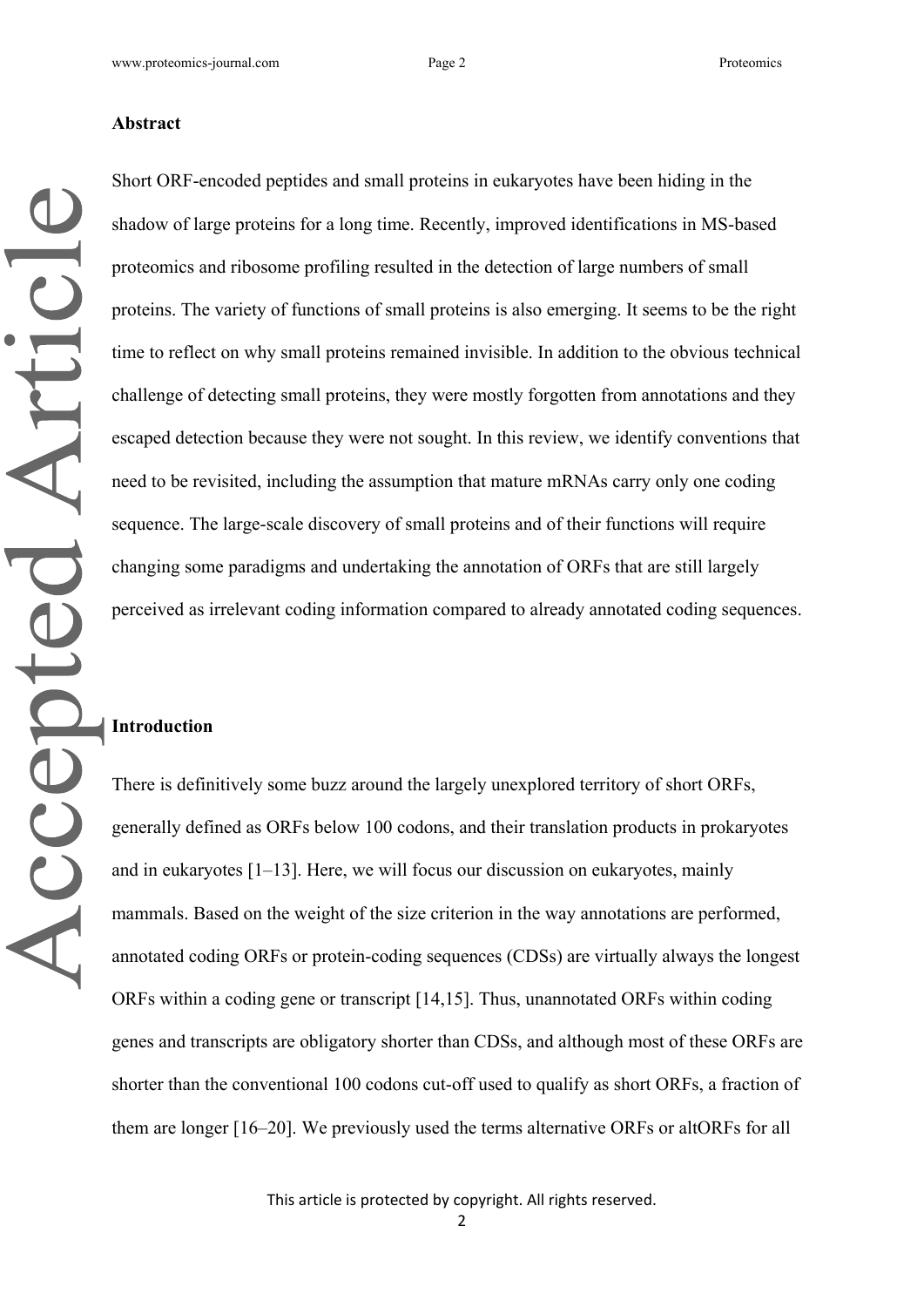unannotated ORFs because they require alternative initiation compared to canonical translation initiation sites mapped to CDSs, a large fraction overlap annotated CDSs in an alternative reading frame, and they may generate alternative translation products different from annotated protein [16]. In this review, we extend our discussion to unannotated ORFs and their translation products in general.

Unannotated ORFs are generally classified in different groups (figure 1). These ORFs, particularly short ORFs, are disturbing. They violate some basic concepts in genome and transcriptome annotations, including the conventional 100 codons cut-off used to identify non-coding ORFs [14,15,21,22] and the one mature mRNA - one protein paradigm [23]. They have been hiding and remained undetected until large scale mapping of ribosome occupancy using ribosome profiling exposed unexpected large numbers of translated ORFs [24–31]. Many small proteins translated from ORFs have now been detected by MS-based proteomics [29,32–34]. Although the physiological function of the majority of these novel small proteins is not known, some have important functions in muscle contraction [35–37], development [38,39] and signaling [40,41]. Finally, the field is recent and it is difficult to predict the implications of the discovery of this new genetic information that has been hiding in genomes.

Here, we mainly discuss some elements of the modern view of protein translation that are definitively not compatible with the recent discoveries of small proteins, and we briefly present some strategies that are used to improve the exploration of this new territory of the proteomic world.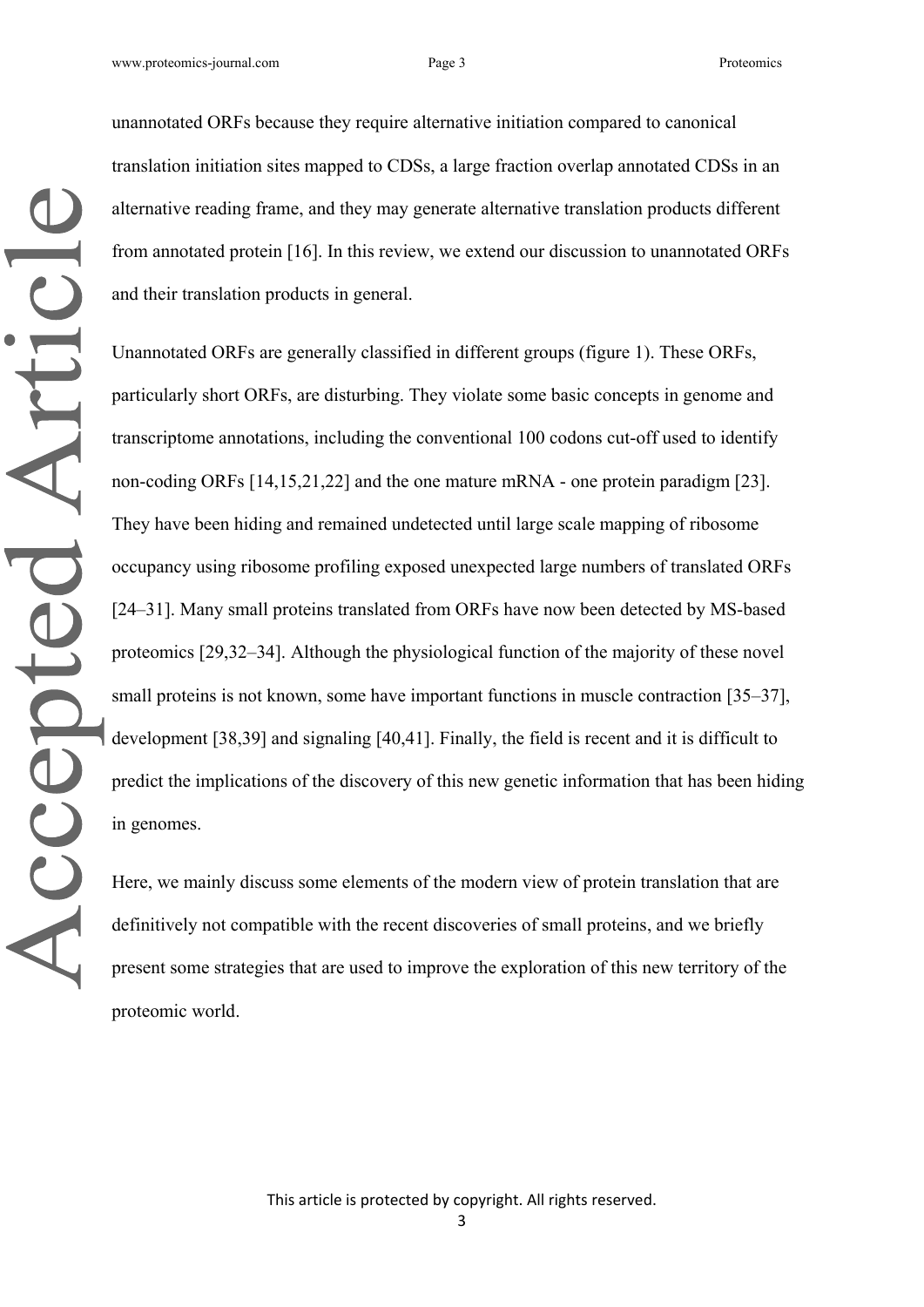#### **Basic concepts and corollaries of the modern view of the protein coding information**

Annotations of protein-coding genes have greatly contributed to the development and the application of omics-based technologies in modern experimental biology and medicine. Each annotated gene, CDS, transcript and protein has a specific entry in databases that are routinely used for research, and these databases are indispensable in the emerging approach of precision medicine. For example, protein databases are central to the success of MS-based protein identification [42].Unfortunately, databases have a dark side; they limit the scope of discoveries that can be made since any unannotated information cannot be detected in a biological sample. Here, we highlight some general concepts in annotations, some of which are clearly hampering the discovery of small proteins.

### *Coding and non-coding genes and transcripts*

Several strategies are used for the annotation of coding sequences (CDSs), including CDS identification based on known protein sequences and ab initio predictions of the most likely CDS [43,44]. And typically, genes are annotated as coding or non-coding. For example, the Ensembl human gene annotation (Genome Reference Consortium Human Build 38) contains 20,310 coding genes and 37,118 non-coding genes (including 14,589 pseudogenes).

In eukaryotes, alternative splicing, alternative transcription and alternative polyadenylation are mechanisms that produce different RNA isoforms with possible variations in the CDS [45]. Therefore, there are more CDSs than protein-coding genes, and most genes encode multiples protein isoforms. CDSs are annotated in databases such as RefSeq [46], Ensembl [47] and the Consensus CDS [48]. As of April 2017, the consensus CDS database contains 18,889 coding genes and 32,524 CDSs for *Homo sapiens*.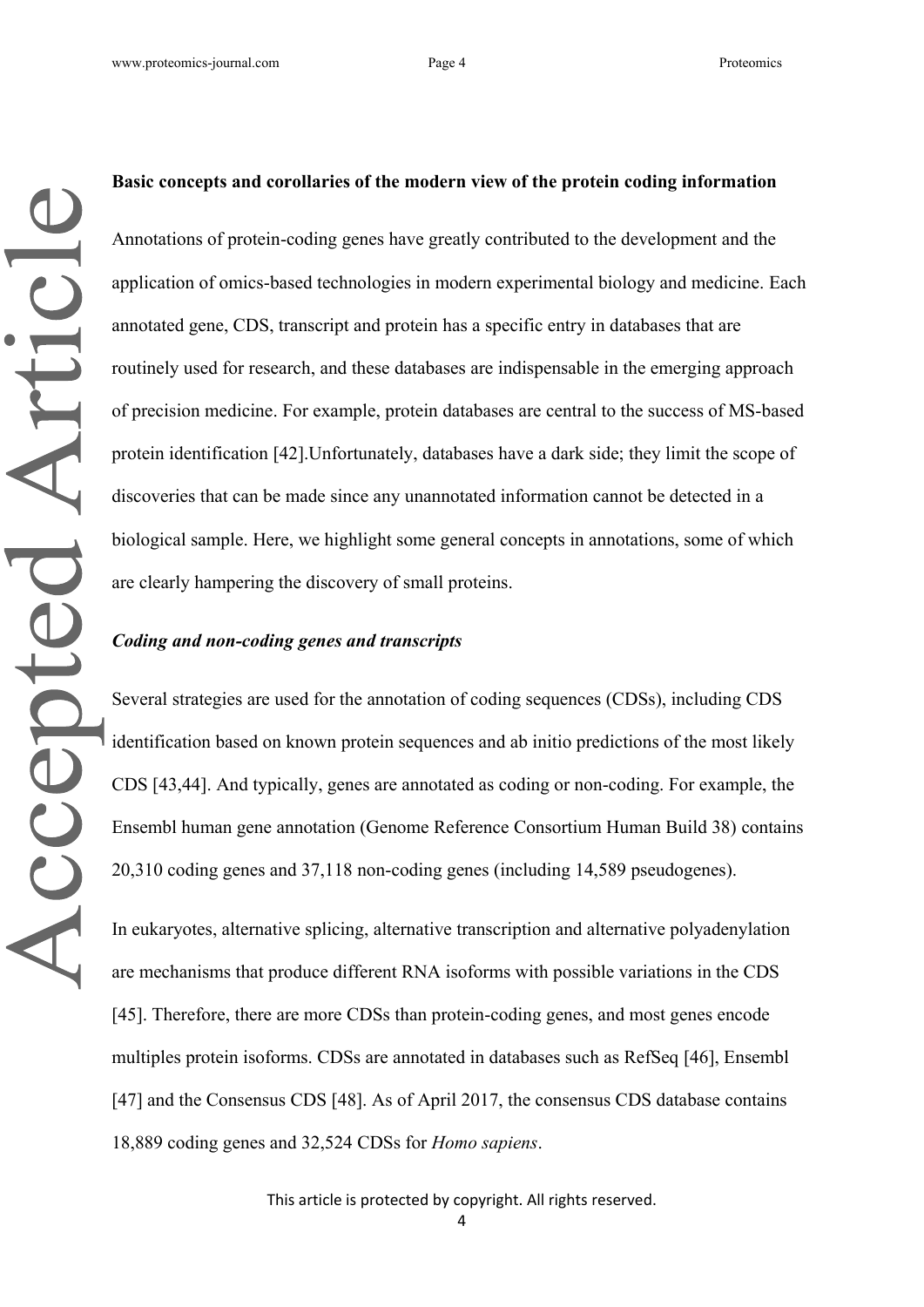Accepted Article

If a transcript generated from a protein-coding gene does not contain the annotated CDS or a variation of this CDS, or if it contains a retained intron, it is labeled as a transcript without ORF or non-coding. Thus, according to current annotations, a coding gene can generate both coding and non-coding RNAs. An example is illustrated in figure 2 for the centromere protein A, CENPA. Transcripts 1 and 2 code for the canonical 140 amino acid CENPA protein and a shorter 114 amino acid isoform, respectively. Annotations indicate that the third transcript does not contain any protein-coding ORF. Thus, CENPA is annotated as a codinggene expressing coding and non-coding transcripts. One could imagine that transcripts 1 and 2 are not expressed in a specific tissue; in that tissue, this gene would functionally be a noncoding gene. One could also imagine that in the same tissue, *CENPA* could be protein-coding in conditions where transcripts 1 and 2 are expressed and non-coding in conditions where transcript 3 only is expressed. This example illustrates how annotations simplify the information and may not reflect the biology.

The presence of unannotated ORFs adds another level of complexity. An overlapping  $ORF<sup>CDS</sup>$  in the +2 reading frame is not annotated (figure 2). Yet, ribosome profiling data detect initiating ribosomes with a number of reads similar to reads on the annotated CDS [49]. Thus, transcript 3 may be a coding transcript after all. Examples of transcripts for which annotation changed from non-coding to coding are shown in table 1.

### *One mRNA, one protein*

Protein synthesis is one of the most complex and energetically demanding cellular processes [50]. The eukaryotic ribosome is a molecular machine with four RNA molecules and at least 80 proteins. Ribosome biogenesis and assembly demands major cellular resources, including 200 assembly protein factors and 80 small nucleolar RNAs [51,52]. Every stage of translation, initiation, elongation, termination and recycling is also regulated by a large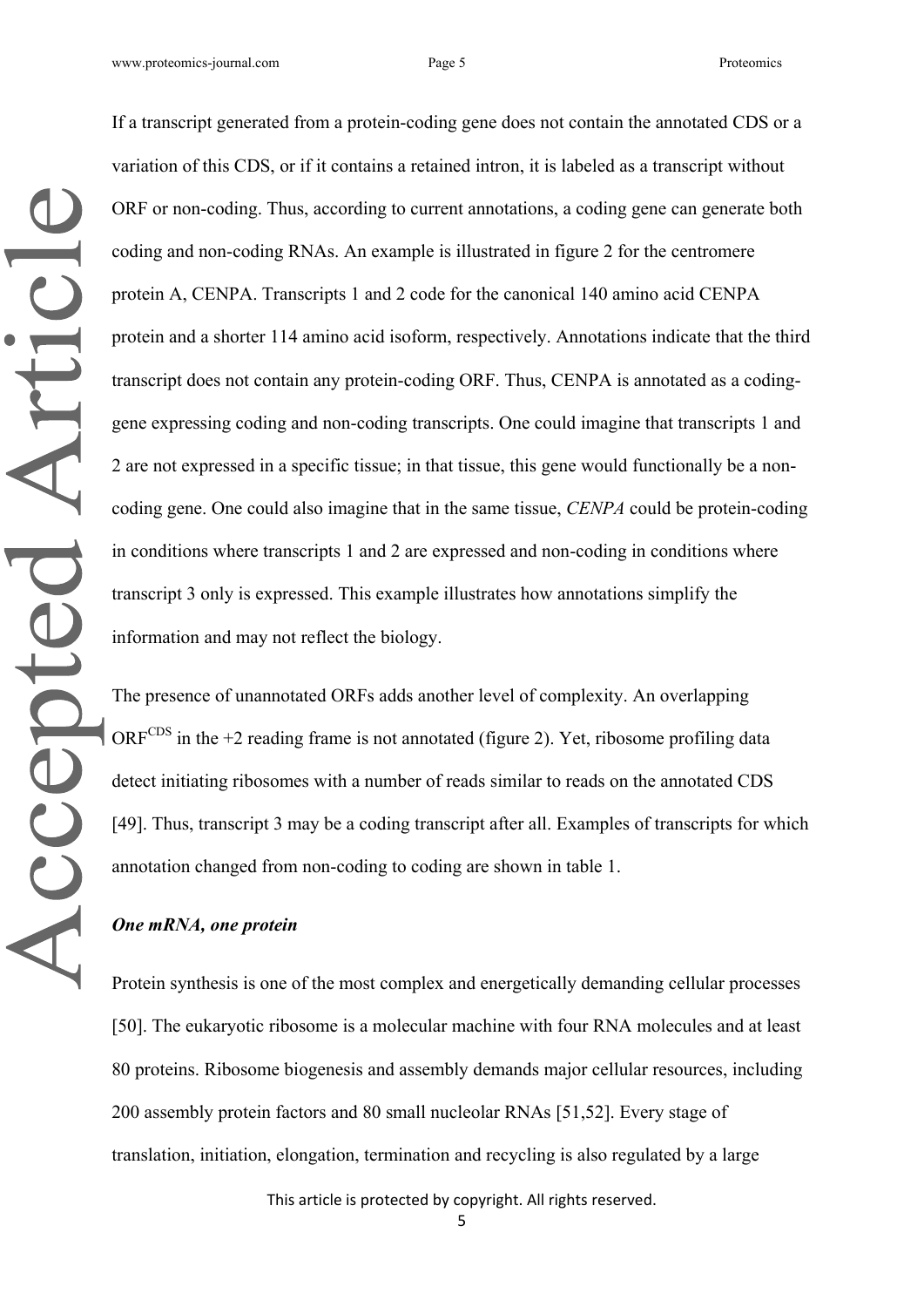number of specific factors. Overall, if ribosome biosynthesis is not taken into account, more than 100 protein-coding genes and 60 non-protein-coding genes are involved in translation.

The aim of this elaborate translation machinery is to interact with mRNAs and decode CDSs. In the current view of protein synthesis, mRNAs harbour a tripartite structure with a unique CDS and two untranslated regions (5"- and 3"-UTRs). Thus, although the life of an mRNA is complex [53], its function would be to carry a single coding message, the annotated CDS.

#### *The 100 codons cut-off*

ORFs are expected to occur by chance in a long nucleotide sequence, and establishing a 100 codon cut-off has been one of the key criteria for the annotation of CDSs, and for the separation of mRNAs from non-coding RNAs [21,22]. Although additional criteria are used to identify likely CDSs, including conservation and known protein domains, the 100 codons cut-off is the main bottleneck that has prevented short ORFs from being included in annotation databases.

### *Implications*

These concepts have an important corollary: the complete set of the coding information is restricted to annotated CDSs, and the proteome is primarily determined according to this assumption. Thus, short ORFs are excluded from the transcriptome coding potential, and the predicted corresponding proteins are omitted from the reference proteome. Consequently, short ORFs and small proteins are not well represented in current databases. The size distribution of the current set of human consensus CDSs indicates that median and average lengths are 434 and 569 codons, respectively (figure 3), confirming previous results obtained with the analysis of a collection of cDNAs [54], GENCODE annotated CDSs [20], and a protein database [7]. The fraction of CDSs with a maximum length of 100 codons is only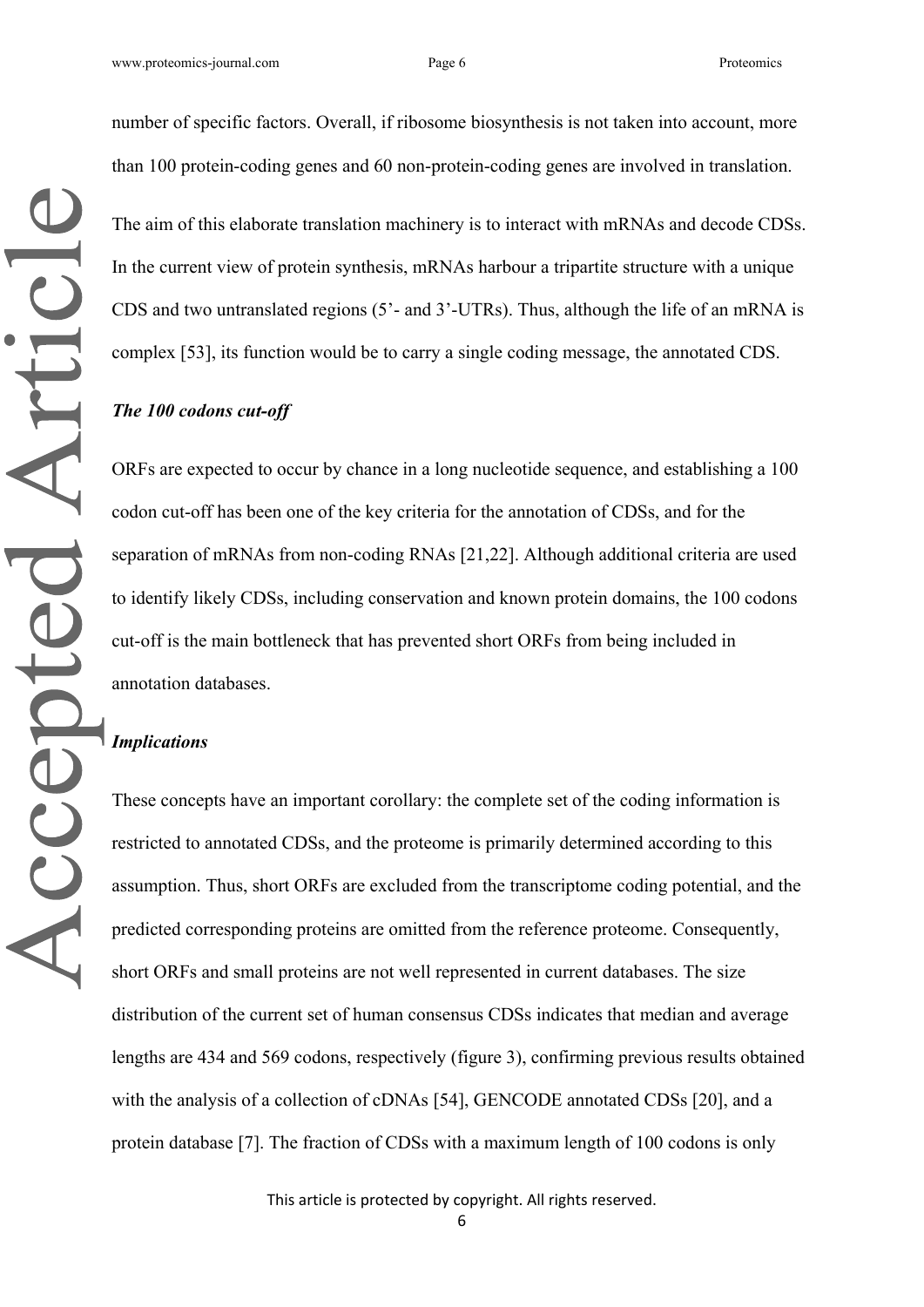2.5%. Interestingly, this observation was used as evidence supporting the 100 codons cut-off to discriminate coding from non-coding RNAs [21,22]. Our discussion below suggests that it is rather because the contribution of small proteins has been largely overlooked that they are few in databases.

Since the fraction of small proteins in databases is so low, there is a generally unrecognized perception that small proteins have less important functions than large proteins. This issue will not be addressed here but it is interesting to note small proteins of 100 amino acids or less are structural subunits or key regulators of two vital molecular machines, the FO-F1 ATP synthase and the sarcoplasmic reticulum  $Ca^{2+}$ -ATPase, respectively (table 2).

# **Translation outside of annotated CDSs: delinquent translation machinery or outdated concepts?**

Do ribosomes interact with transcripts annotated as mRNAs but not those annotated as noncoding? Do ribosomes decode annotated CDSs only when they interact with mRNAs? Do only annotated CDSs code for functional proteins? These questions, which might have seemed senseless a few years ago, are now fundamental questions and the answers are no. A large number of studies clearly show that cells can decode both annotated CDSs and unannotated ORFs, and some databases now include information about ORFs with evidence of expression [29,49,55–57]. Two databases are specific for short ORFs and proteins shorter than 100 amino acids in eukaryotic species [56,57].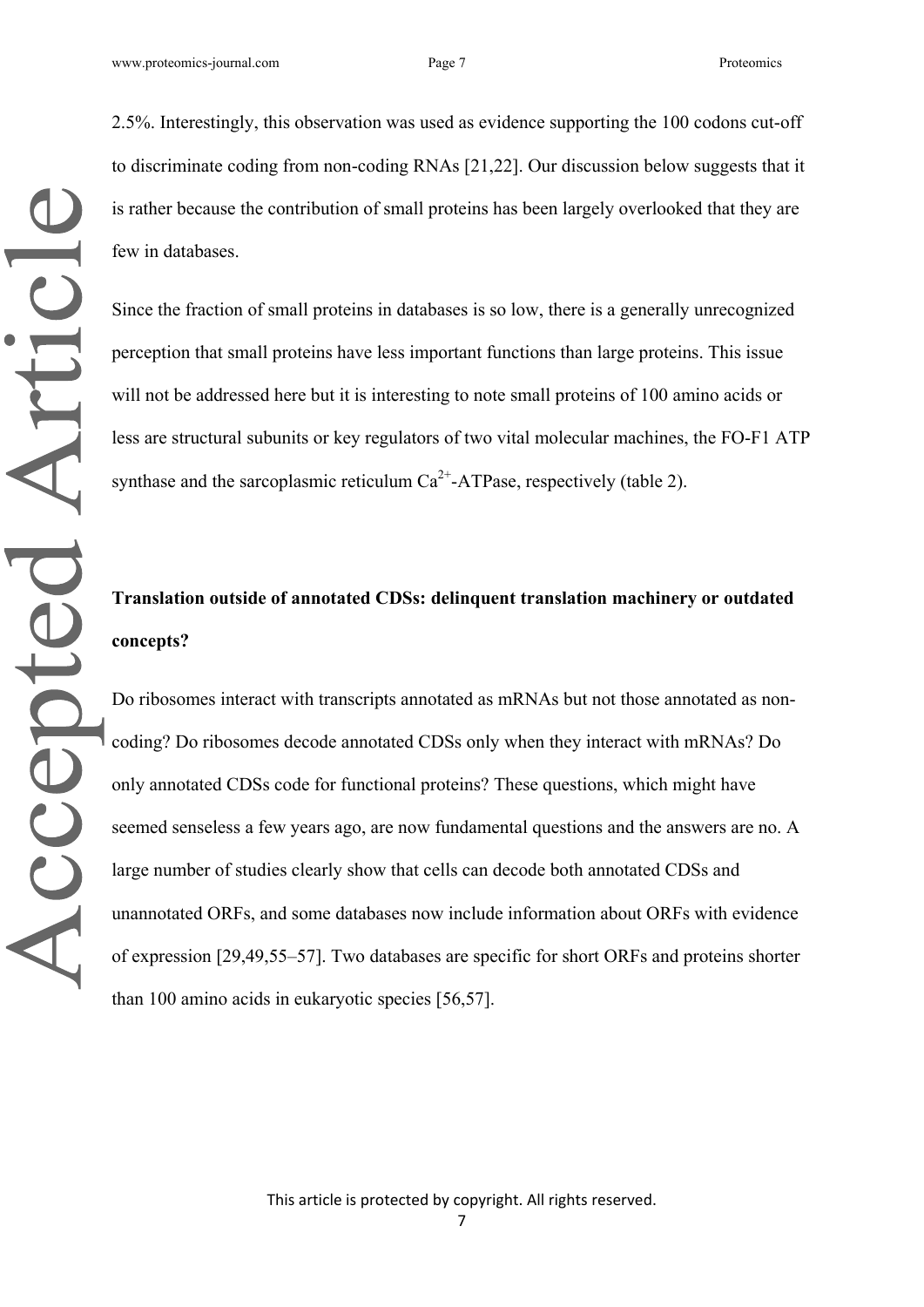Accepted Article

### *The role of serendipity in the discovery of overlapping ORFs*

Since ORFs are not annotated and the modern view of an mRNA is still a transcript carrying a single annotated CDS, the discovery of small proteins translated from unconventional ORFs is often associated with serendipity [1,2,5,23]. In my laboratory, we stumbled upon a first small protein following a combination of circumstances using a green fluorescent protein (GFP) tagged cytosolic form of the prion protein (CyPrP), CyPrP $GFP$  [58,59]. In this construct, GFP is inserted into a natural restriction site within the unstructured N-terminal domain of CyPrP (figure 4A). Cells transfected with CyPrP<sup>GFP</sup> display RNA aggregates in the cytoplasm [60], and the expression of several RNA helicases, including DDX3 was tested by western blot using a commercial anti-DDX3 antibody, Ab37160 (figure 4B). DDX3 was detected at the expected size in mock-transfected cells, but a second band labeled X appeared in cells expressing CyPrP<sup>GFP</sup>. The hypothesis of a novel DDX3 isoform was unlikely based on the observation that three other antibodies directed against different regions of DDX3, Ab50703, NB-200-194 and NB200-195 did not detect protein X (figure 4B). This experiment was later repeated with CyPrP<sup>GFP</sup> C-terminal deletion mutants (figure 4C). Strikingly, the electrophoretic mobility of protein X increased with the deletions. Eventually, we discovered that PrP CDS contains an ORF<sup>CDS</sup> in the  $+3$  reading frame [18] (figure 4A, C). In our experiments, the GFP CDS was inserted inside the ORFCDS. We realized that there are no stop codons in the +3 reading frame of GFP CDS, and that a chimeric small protein containing frameshifted GFP might be expressed. In a control experiment, transfected cells expressing frameshifted GFP displayed an epitope that was detected with antibody Ab37160 (figure 4D). Thus, protein X was a chimeric protein containing the Ab37160 epitope translated from an ORF<sup>CDS</sup> in the prion protein CDS. If a commercial anti- DDX3 antibody different from Ab37160 had been used in the first place, the expression of this novel small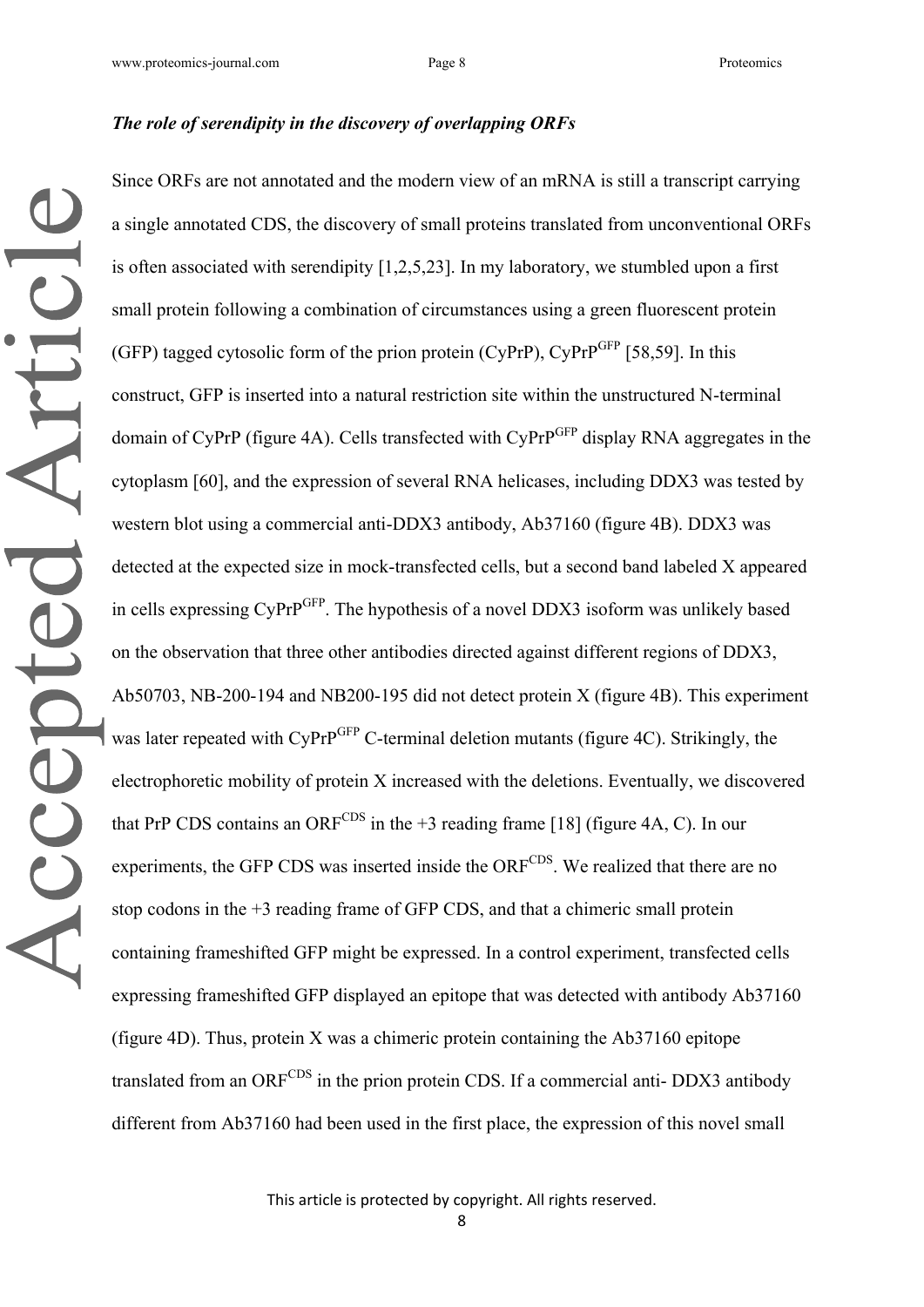Accepted Article

protein would have gone unnoticed, and researchers expressing the prion protein in their experiments would not have known that both a large and a small protein are co-expressed in their experiments. These observations are proof of principle that ribosomes are able to translate two overlapping messages from the same transcript. As discussed below, many studies have confirmed this feature.

### *Overlapping viral ORFs decoded by the human translation machinery*

Some of the earliest evidence that mammalian ribosomes may translate ORFs<sup>CDS</sup> comes from viruses which use unusual strategies to optimize their coding capacity in small genomes. For space constraints, we provide below a few examples for human viruses only. The hepatitis C virus (HCV) combines the polyprotein and the overlapping strategies. The 10 canonical proteins of the hepatitis C virus are coded in a long CDS that is translated into a large polyprotein. Further proteolytic cleavage results in the production of 7 non-structural and 3 structural proteins. In addition to these proteins, additional smaller proteins encoded by CDSs overlapping the main CDS in a different reading frame are also produced. Such alternative reading frame proteins can be detected in patients developing specific antibodies [61]. One of these proteins, the alternate F protein seems to modulate the immune system [62–64]. West Nile Virus also generates alternative reading frame proteins [65]. Many other RNA viruses express multiple proteins translated from  $ORFs^{CDS}$  within their mRNAs [66]. Oncogenic viruses such as Kaposi's sarcoma-associated herpesvirus and Epstein-Barr virus also produce alternative reading frame proteins encoded in alternative CDSs overlapping the latencyassociated nuclear antigen and Epstein-Barr nuclear antigen 1 CDSs, respectively [67]. Whether these novel proteins have a function in the oncogenic activity of these viruses remains to be determined. Importantly, these observations indicate that small  $ORFs^{CDS}$  hiding in large annotated viral CDSs are translated in infected human cells. Ribosome profiling

This article is protected by copyright. All rights reserved.

9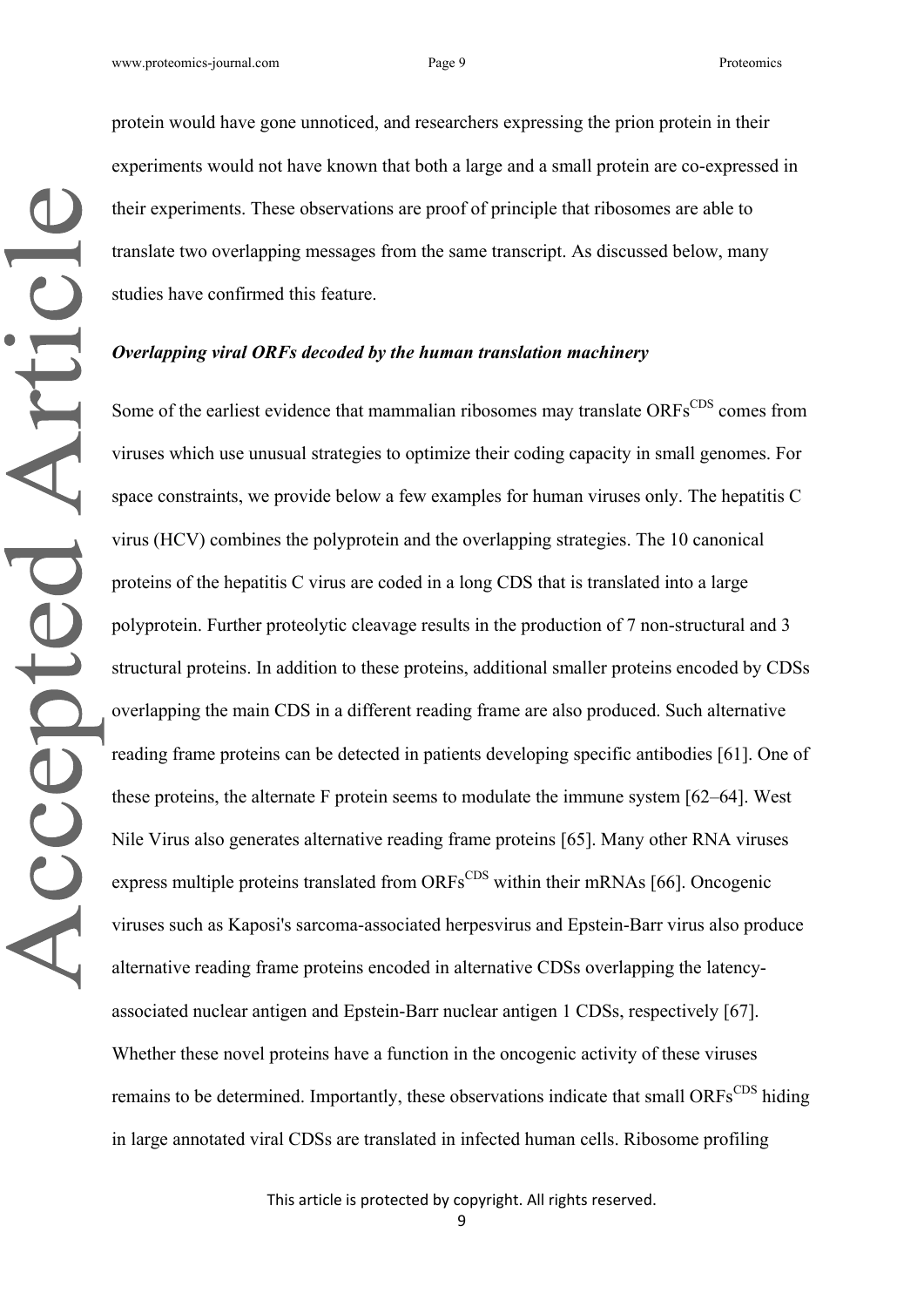confirmed the translation of a large number of viral annotated CDSs and short ORFs<sup>CDS</sup> in human cells infected with cytomegalovirus and Kaposi's sarcoma-associated herpesvirus [68]. In this study, a fraction of the small proteins were also confirmed by MS-based proteomics.

## *Overlapping ORFs (ORFsCDS) in mammals*

There is accumulating evidence of functional  $ORFs^{CDS}$  in mammalian mRNAs [16,18,19,69– 72], and computational approaches predict a large number of  $ORFs^{CDS}$  in human and murine cDNAs and transcripts [73–75]. Several cDNAs containing the annotated CDS and an ORFs<sup>CDS</sup> ligated into expression vectors generate a small protein in addition to the larger annotated proteins in cultured cells [16,18,19,69–71] and in vivo [76,77]. These remarkable observations confirm a counterintuitive feature of mammalian ribosomes which are able to decode ORFs<sup>CDS</sup> in addition to annotated CDSs in the same transcripts. The translation of both the CDS and the ORFs<sup>CDSs</sup> can be easily tested. Generally, an epitope tag fused in-frame with a CDS facilitates the detection of a protein of interest by western blotting or immunofluorescence (figure 5). However, this approach does not allow the detection of a small protein co-expressed from an ORF<sup>CDS</sup>. Addition of a second epitope in-frame with the ORF<sup>CDS</sup> makes the small protein detectable (figure 5). In other words, what you see is what you"ve tagged; you won"t see what you haven"t tagged.

# *ORFs in regions annotated as untranslated: mRNA UTRs, long non-coding RNAs (lncRNAs), and pseudogenes RNAs*

A combination of computational and experimental approaches provide strong evidence for the translation of ORFs present in regions classified as untranslated, from yeast to human [16,26,28,78–85]. These unannotated ORFs include  $\text{ORFs}^5$  upstream of the CDS, also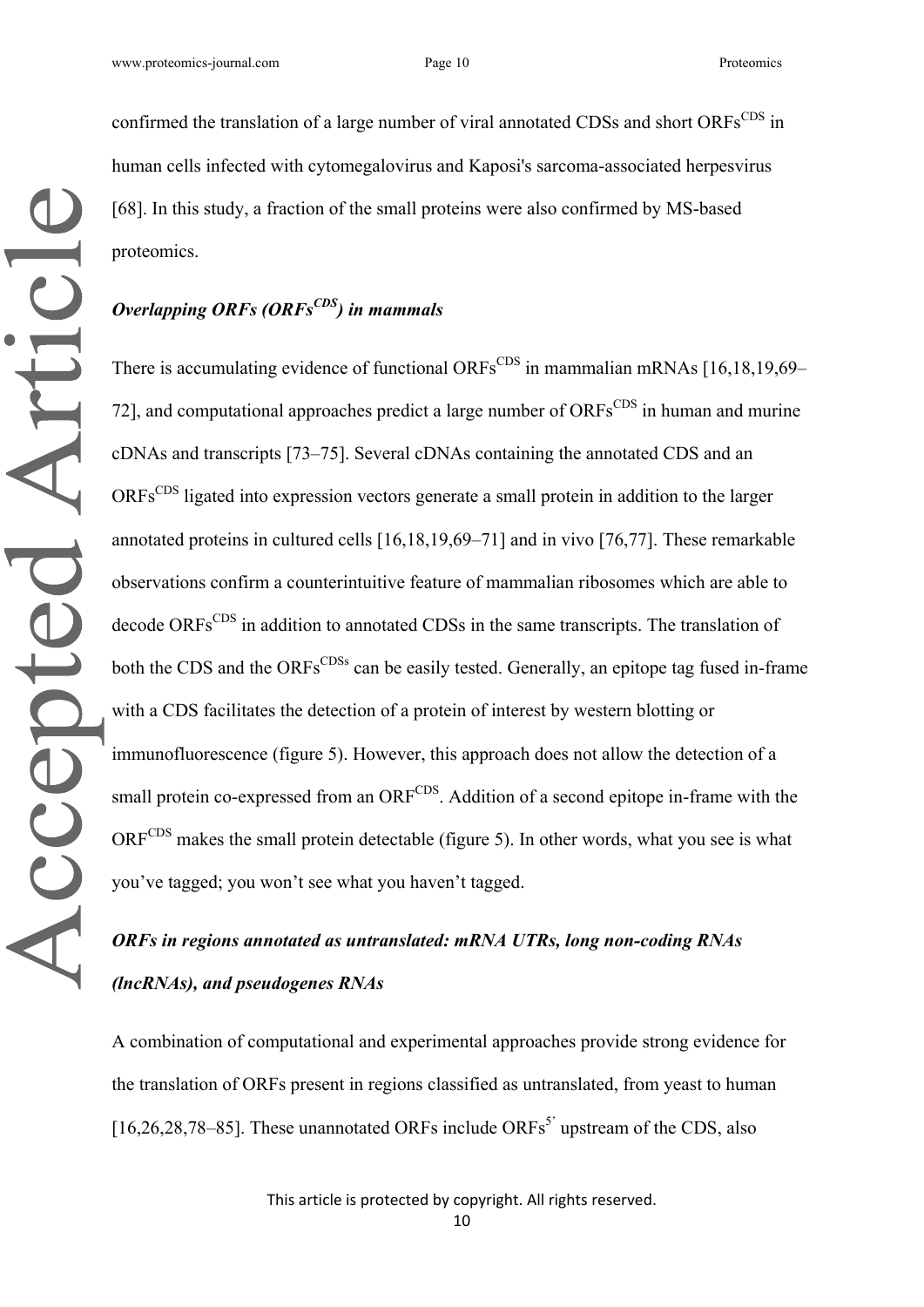termed upstream ORFs [86], ORFs<sup>3'</sup> downstream of the CDS, and ORFs<sup>nc</sup> in long non-coding RNA and pseudogenes transcripts (figure 1). A number of studies demonstrate function in development [38,39,87], DNA repair [88], muscle contraction [35–37], cell signaling [40,41,89], mRNA decapping [90] and phagocytosis [91]. As a consequence of these discoveries, an update is performed in databases and the annotation of some genes and their transcripts switches from non-coding to coding (table 1). Once in the databases, the small proteins are officially in the reference proteome and can be detected in routine MS-based proteomics experiments.

#### *Mechanisms for the translation of ORFs*

Similar to mRNAs, many lncRNAs are transcribed by RNA polymerase II and are modified with a 5'cap structure and a 3' poly A tail [92]. From the ribosome perspective, there is no specific mechanism requirement for the translation of ORFs<sup>nc</sup>. Possible mechanisms for the translation of several ORFs within the same transcript have already been reviewed [23] and will not be detailed here. Briefly, these mechanisms can be separated into two classes. In the first class, leaky scanning and translation reinitiation are compatible with the widely accepted ribosome scanning model for translation initiation [93,94]. The second class includes the recruitment of ribosomes on translation initiation sites by tethering, cap-assisted internal initiation and RNA looping [95–97].

The regulation of the translation of ORFs is still unknown but, some insights into the translation of ORFs<sup>5'</sup> have recently been published. In contrast to annotated CDSs, translation of ORFs<sup>5'</sup> is resistant to oxidative stress [78], and glucose and oxygen deprivation [98]. Unconventional translation of  $ORFs^5$  mediated by the alternative initiation factor eiF2A seems to be crucial in tumor initiation [99].

Accepted Article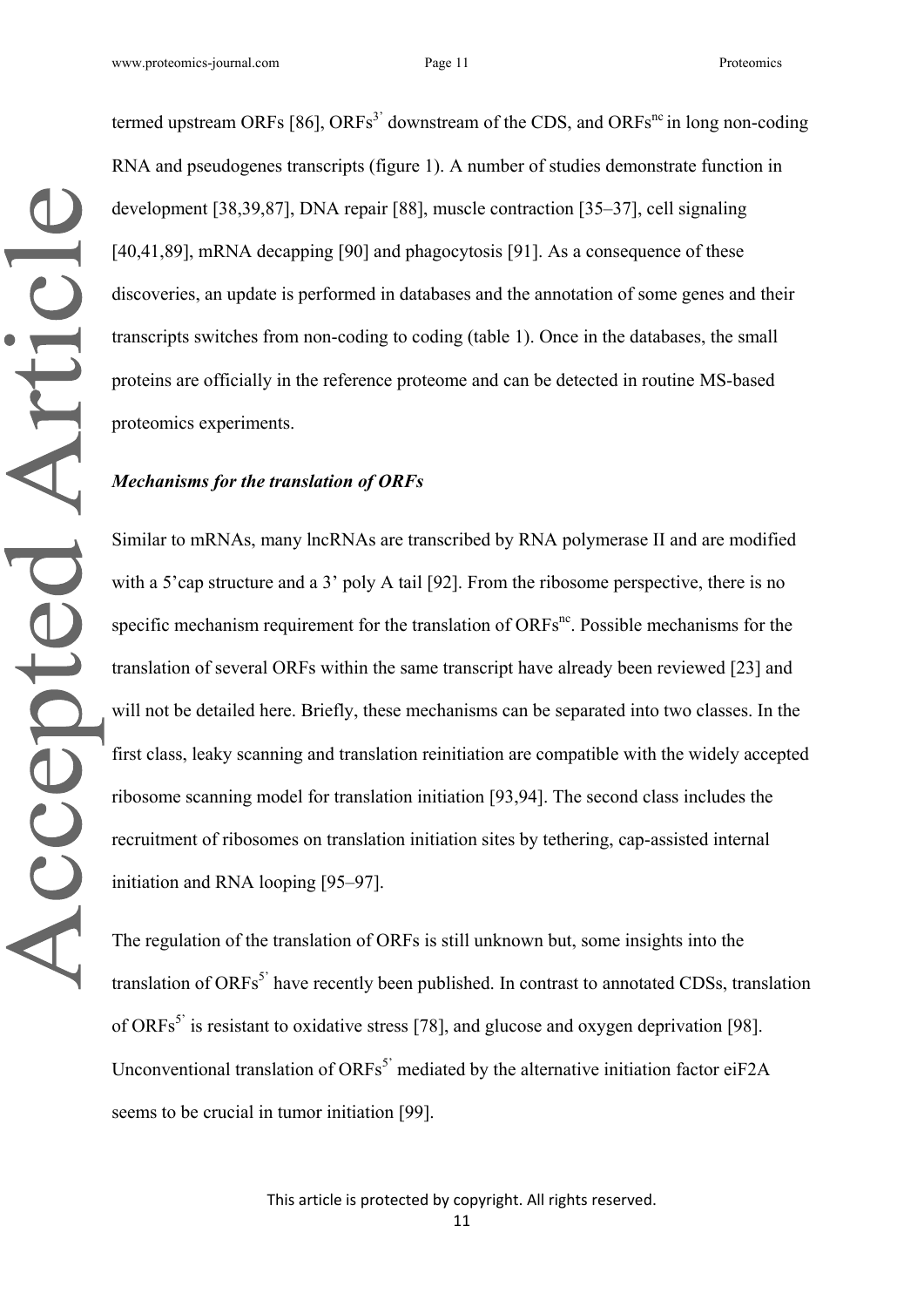**Taking on the challenges of unifying the nomenclature, annotating, detecting and deciphering the function of currently unannotated ORFs and proteins**

#### *Challenge 1: the nomenclature*

The heterogeneity in the nomenclature of short ORFs and their translation products in the literature is a good indication that this rapidly expanding research domain is relatively new. ORFs below 100 codons are termed short ORFs (sORFs) [100], small ORFs (smORFs) [5,28,57,80,82,84,101,102], or upstream ORFs (uORFs) when they are located in 5"UTRs. The cutoff may reach 150 codons in some studies [100]. Their translation products are labeled peptides [8,36,38,39,83,87], small proteins [1,2,9,103,104], sORF-encoded peptides or SEP [34,88,100], micropeptides [105], and microproteins [90]. We have termed unannotated ORFs and proteins, alternative ORFs and alternative proteins, respectively to highlight the fact that they represent different ORFs and translation products compared to current annotations [16,18,19,23].

In the short term, it will be useful to introduce a unified nomenclature to avoid confusion and to better organize the field of small proteins.

#### *Challenge 2: the detection*

There is no straightforward protocol to detect the short proteome, and it is not as simple as "just mass spec your protein gel dye fronts to death" [11]. Recent computational and biochemical advances, and reduction in the size cutoff for potential coding-ORFs are helping the discovery of small proteins. The different approaches include ribosome profiling [20,25,26,28,30,49,55,57,72,81,105,106] and proteogenomics [16,29,32–34,107–109].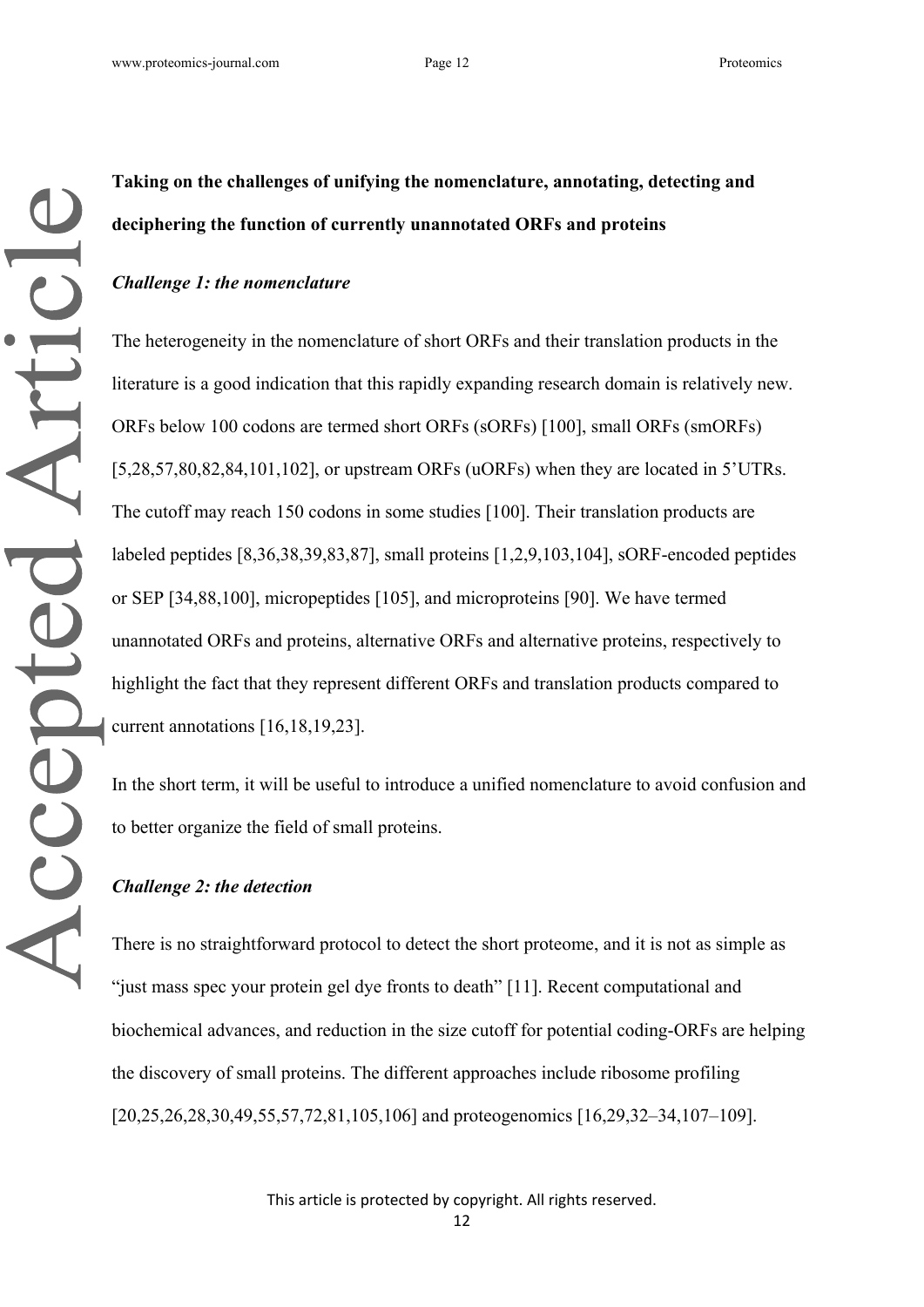Proteogenomics involve the extraction of ORFs from genomic or transcriptomic data and the generation of custom-made protein databases for MS-based proteomics identification [110].

### *Challenge 3: the function*

There have been recent successes in the discovery of the function of small proteins [35– 41,88–91]. Yet, undertaking the functional analyses of small proteins is a multi-level challenge. First, the selection of an unannotated ORF for functional investigation is tricky. ORFs are more likely to occur by chance in the genome [102,111]. Computational tools to find homologs were developed with large proteins but may not perform as well on short ORFs [112]. Protein domains such as those annotated by the InterPro database were determined with annotated and mostly large proteins [113], and the majority of small proteins are unlikely to contain these conventional domains. Second, it is technically challenging to work with small proteins. For example, the use of tags with small proteins is always a concern as it can modify some biochemical features and interfere with normal localization [114]. Third, knockdown experiments to validate function are not possible with standard small interfering or short hairpin RNAs (siRNAs or shRNAs respectively) approaches when the small protein under investigation is encoded in an already annotated mRNA. siRNAs or shRNAs would reduce the expression of both the small and the annotated large proteins at the same time. Here, gene editing methods are required to remove an initiation site or introduce a stop codon to specifically stop the expression of the short ORF. Gene editing may be particularly tricky for ORFs<sup>CDS</sup> because it would be preferable not to modify the sequence of the annotated protein.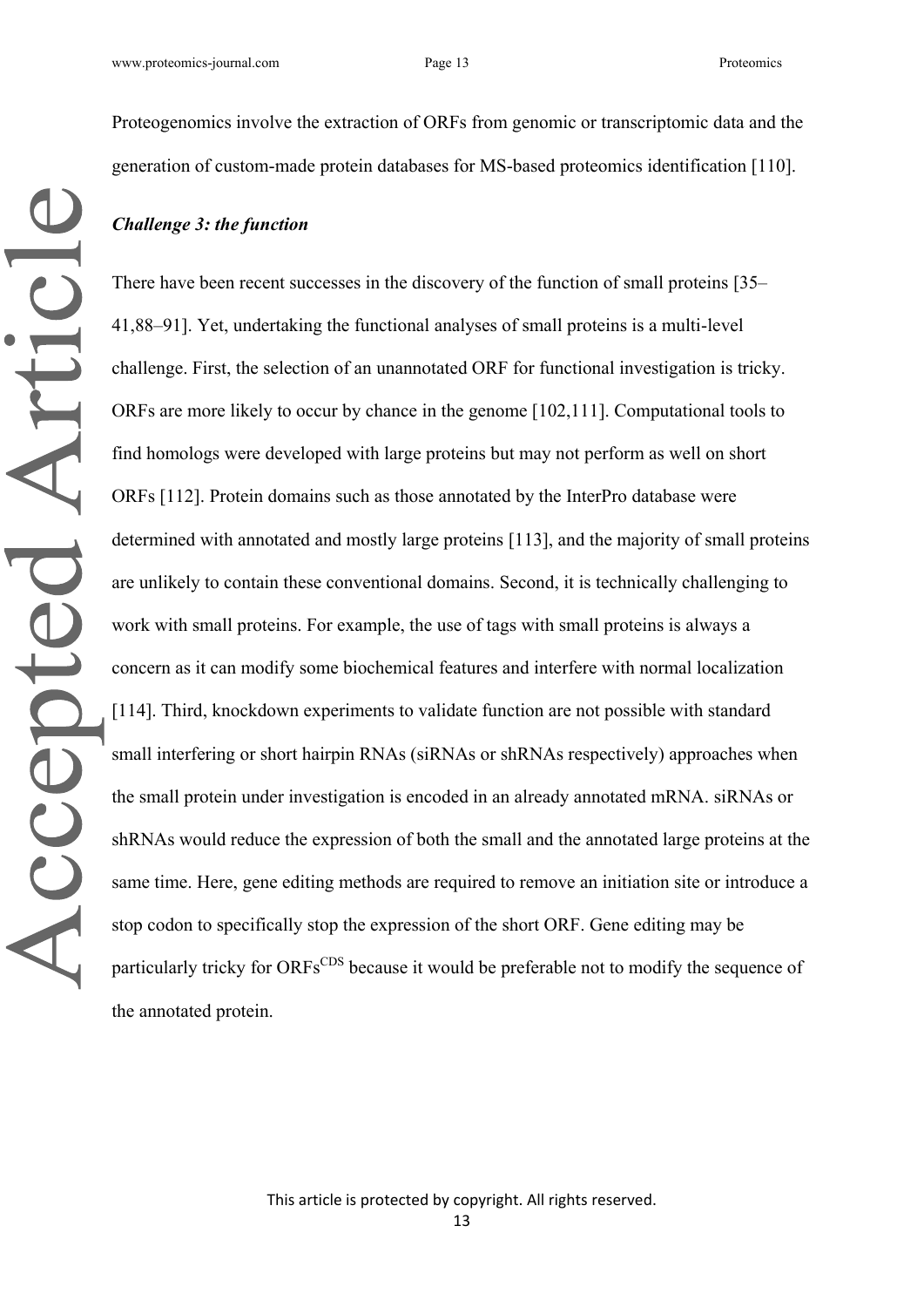#### **Conclusion and perspective**

Only long CDSs and large proteins made it through into current annotation databases routinely used to detect the coding genome and the proteome. Yet, there is strong evidence from ribosome profiling and proteogenomics that there are within our cells new genetic information and novel proteins the vast majority of which remains invisible, similar to a genomic and a proteomic dark matter. The exploration of this dark matter requires questioning the assumptions on which the annotations were based, including (1) that mRNAs carry a single CDS because only one CDS is annotated; and (2) that RNAs annotated as noncoding are necessarily non-coding. Just as annotations are not rigid and change according to new experimental evidence, assumptions should not be interpreted as absolute dogmas either.

The extent of the proteomic dark matter made of small proteins is difficult to assess. Flooding current databases used for MS-based proteomics with all possible ORFs is not an option; the majority of short ORFs may represent expected biological noise [7], and inserting great numbers of irrelevant ORFs would result in large databases that cause challenges for peptide identification [110]. The trend in recent years has been to create customized databases based on a proteogenomic approach. Parallel to the identification of small proteins with this approach, it will be important to facilitate access to and update a database containing the sequences of all detected small proteins. This will enable the MS-based proteomics community to validate and detect the expression of small proteins in routine experiments, an important advance towards the democratization and functional characterization of the small proteome.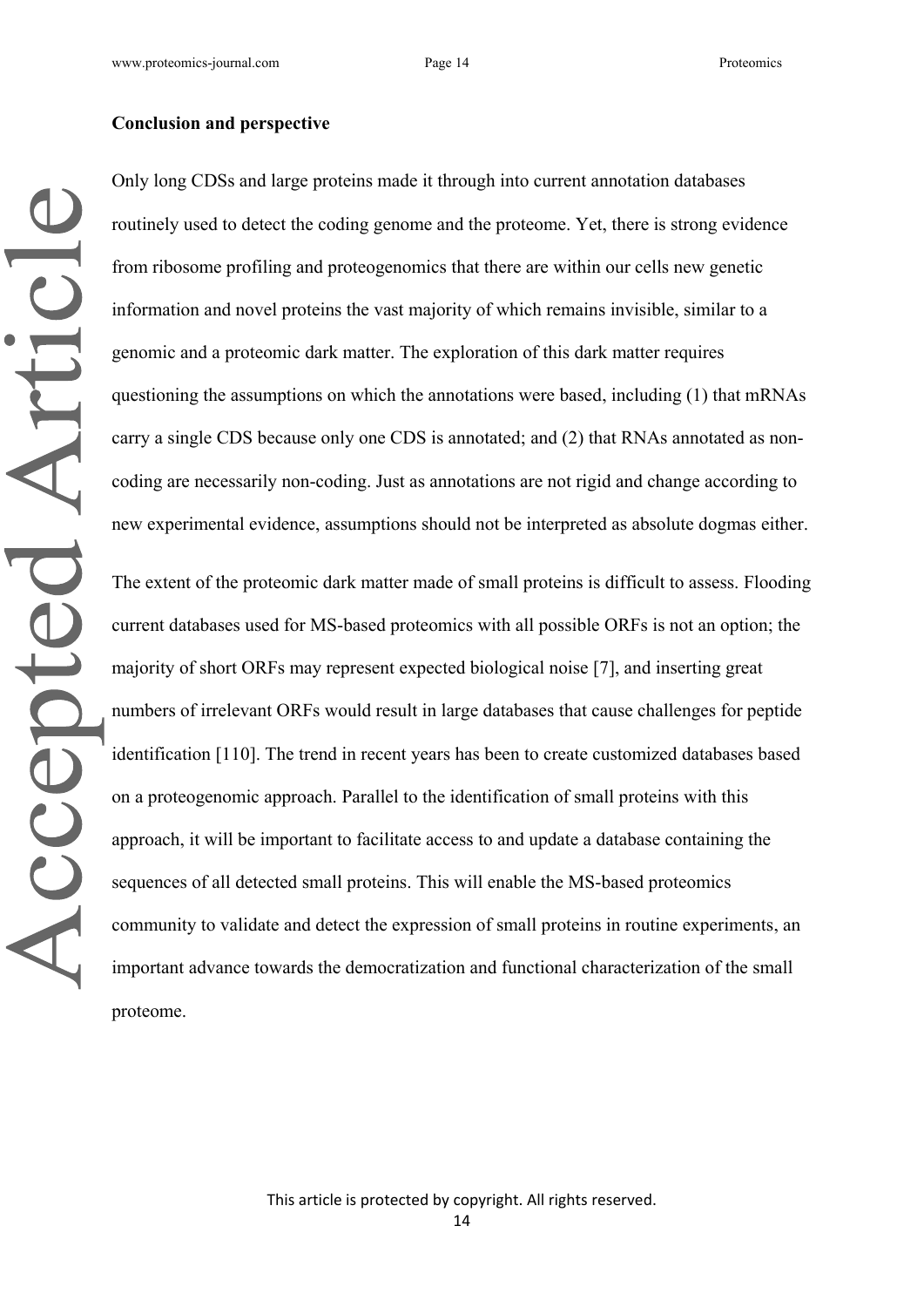#### **Acknowledgements**

This research was supported by CIHR grants MOP-137056 and MOP-136962 to X.R, and a Canada Research Chair in Functional Proteomics and Discovery of New Proteins to X.R. X.R is member of the Fonds de Recherche du Québec Santé-supported Centre de Recherche du Centre Hospitalier Universitaire de Sherbrooke. We thank the staff from the Centre for Computational Science at the Université de Sherbrooke, Compute Canada and Compute Québec for access to the Mammouth supercomputer.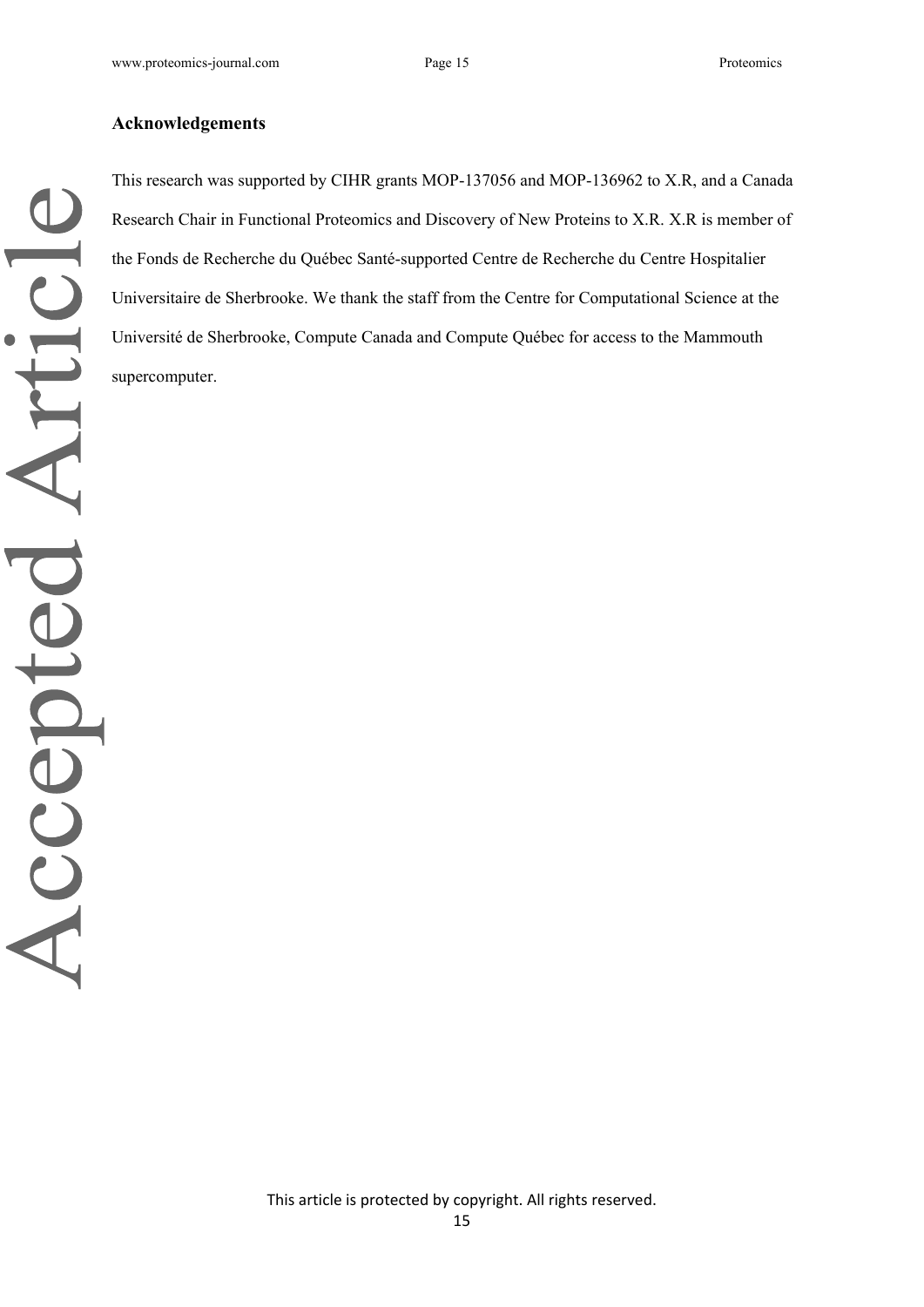#### **References**

- [1] Ramamurthi, K.S., Storz, G., The small protein floodgates are opening; now the functional analysis begins. *BMC Biol.* 2014, 12, 96.
- [2] Storz, G., Wolf, Y.I., Ramamurthi, K.S., Small Proteins Can No Longer Be Ignored. *Annu. Rev. Biochem.* 2014, 83, 753–777.
- [3] Su, M., Ling, Y., Yu, J., Wu, J., Xiao, J., Small proteins: untapped area of potential biological importance. *Front. Genet.* 2013, 4, 286.
- [4] Chu, Q., Ma, J., Saghatelian, A., Identification and characterization of sORF-encoded polypeptides. *Crit. Rev. Biochem. Mol. Biol.* 2015, 50, 134–141.
- [5] Saghatelian, A., Couso, J.P., Discovery and characterization of smORF-encoded bioactive polypeptides. *Nat. Chem. Biol.* 2015, 11, 909–16.
- [6] Andrews, S.J., Rothnagel, J.A., Emerging evidence for functional peptides encoded by short open reading frames. *Nat. Rev. Genet.* 2014, 15, 193–204.
- [7] Landry, C.R., Zhong, X., Nielly-Thibault, L., Roucou, X., Found in translation: Functions and evolution of a recently discovered alternative proteome. *Curr. Opin. Struct. Biol.* 2015, 32, 74–80.
- [8] Pueyo, J.I., Magny, E.G., Couso, J.P., New Peptides Under the s(ORF)ace of the Genome. *Trends Biochem. Sci.* 2016, 41, 665–678.
- [9] Yang, X., Tschaplinski, T.J., Hurst, G.B., Jawdy, S., et al., Discovery and annotation of small proteins using genomics, proteomics, and computational approaches. *Genome Res.* 2011, 21, 634–41.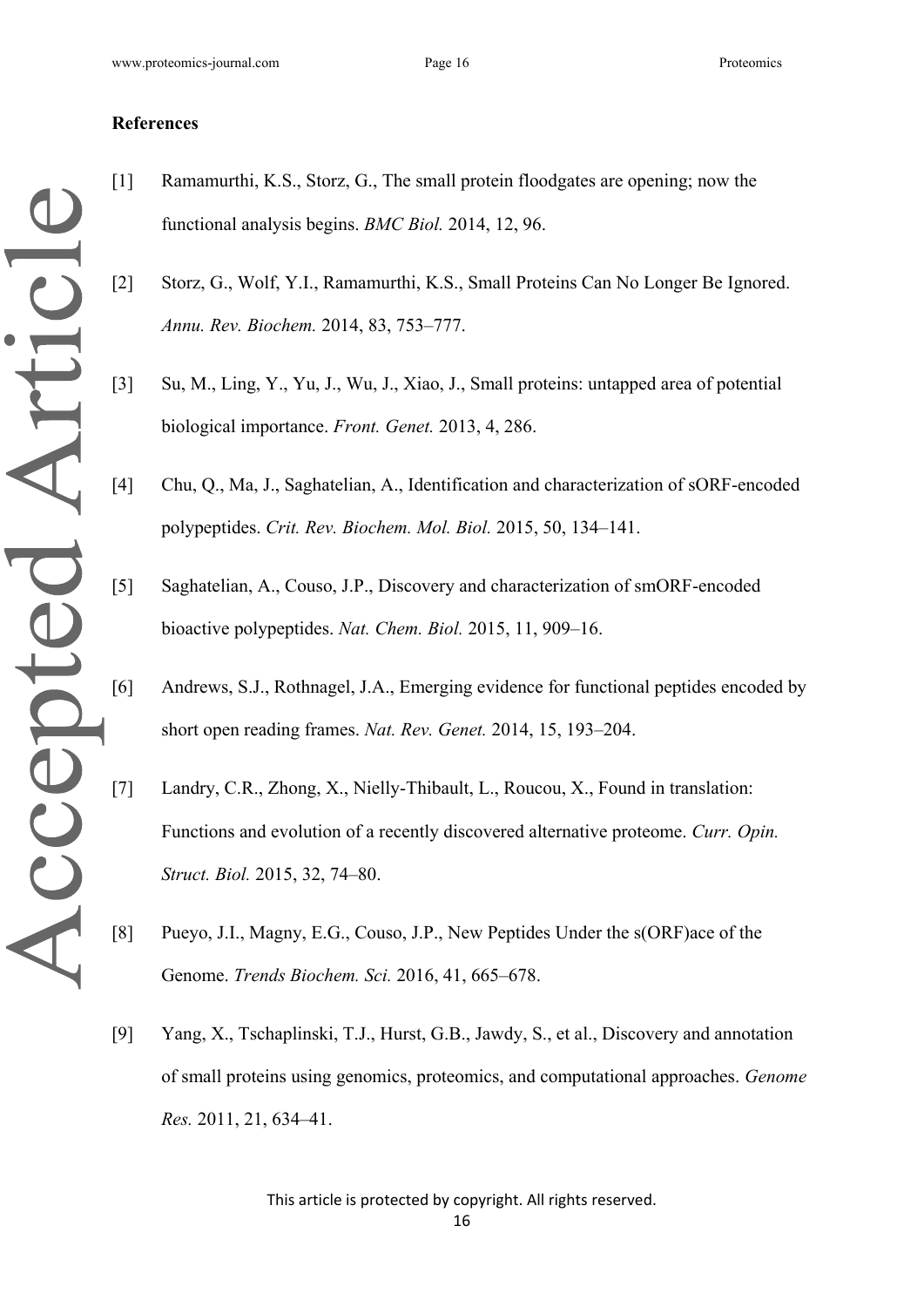- [10] Staudt, A.-C., Wenkel, S., Regulation of protein function by "microProteins". *EMBO Rep.* 2011, 12, 35–42.
- [11] Feller, S., Microproteins (miPs) the next big thing. *Cell Commun. Signal.* 2012, 10, 42.
- [12] Ericson, M., Janes, M.A., Butter, F., Mann, M., et al., On the extent and role of the small proteome in the parasitic eukaryote Trypanosoma brucei. *BMC Biol.* 2014, 12, 14.
- [13] Hellens, R.P., Brown, C.M., Chisnall, M.A.W., Waterhouse, P.M., Macknight, R.C., The Emerging World of Small ORFs. *Trends Plant Sci.* 2016, 21, 317–328.
- [14] Goffeau, A., Barrell, B.G., Bussey, H., Davis, R.W., et al., Life with 6000 genes. *Science* 1996, 274, 546, 563–7.
- [15] Carninci, P., Kasukawa, T., Katayama, S., Gough, J., et al., The Transcriptional Landscape of the Mammalian Genome. *Science (80-. ).* 2005, 309, 1559–1563.
- [16] Vanderperre, B., Lucier, J.-F.F., Bissonnette, C., Motard, J., et al., Direct detection of alternative open reading frames translation products in human significantly expands the proteome. *PLoS One* 2013, 8, e70698.
- [17] Chalick, M., Jacobi, O., Pichinuk, E., Garbar, C., et al., MUC1-ARF-A Novel MUC1 Protein That Resides in the Nucleus and Is Expressed by Alternate Reading Frame Translation of MUC1 mRNA. *PLoS One* 2016, 11, e0165031.
- [18] Vanderperre, B., Staskevicius, A.B., Tremblay, G., McCoy, M., et al., An overlapping reading frame in the PRNP gene encodes a novel polypeptide distinct from the prion protein. *FASEB J.* 2011, 25, 2373–86.

This article is protected by copyright. All rights reserved.

Accepted Article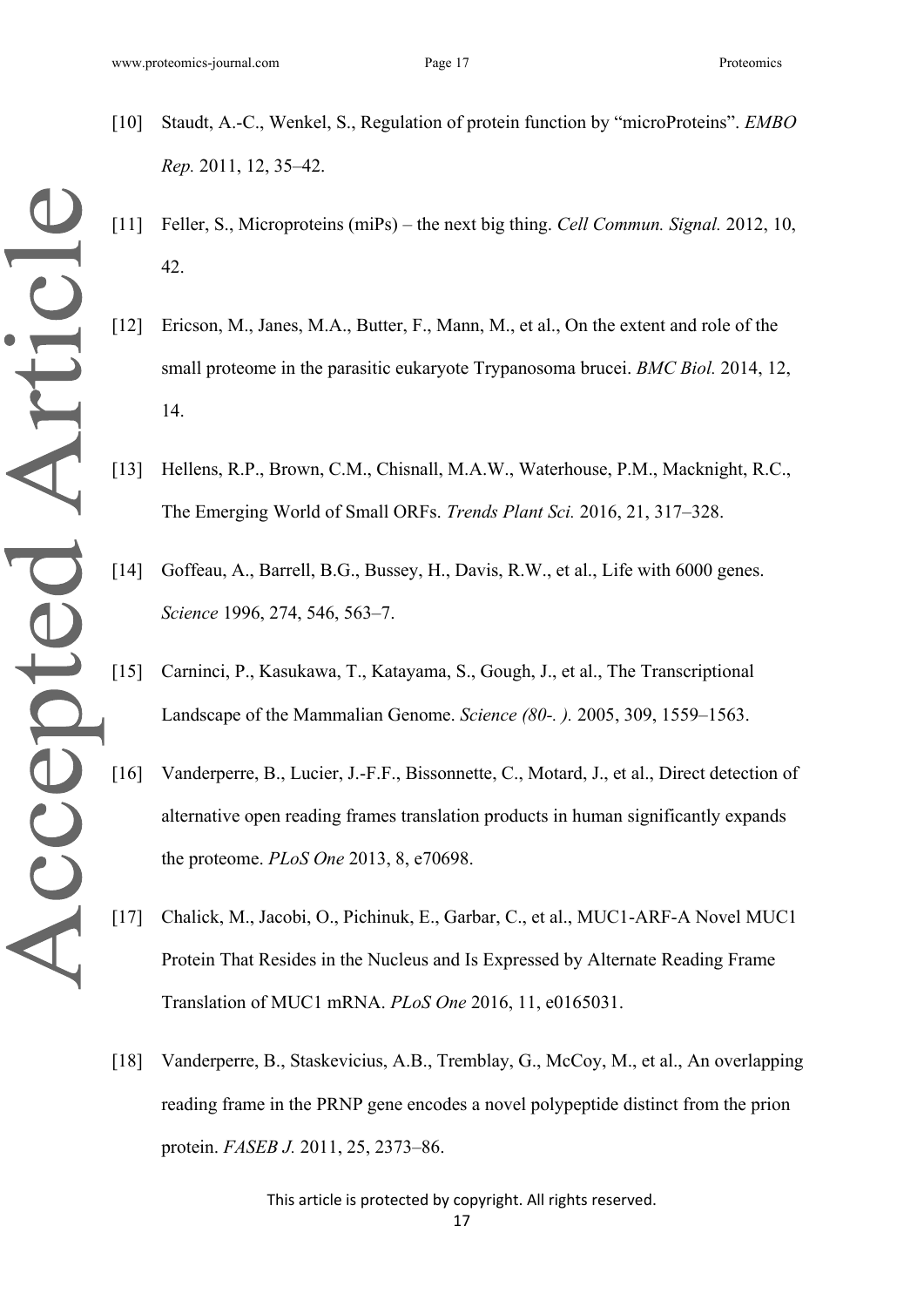- Accepted Article
- [19] Bergeron, D., Lapointe, C., Bissonnette, C., Tremblay, G., et al., An out-of-frame overlapping reading frame in the ataxin-1 coding sequence encodes a novel ataxin-1 interacting protein. *J. Biol. Chem.* 2013, 288, 21824–35.
	- [20] Raj, A., Wang, S.H., Shim, H., Harpak, A., et al., Thousands of novel translated open reading frames in humans inferred by ribosome footprint profiling. *Elife* 2016, 5, 1–24.
	- [21] Dinger, M.E., Pang, K.C., Mercer, T.R., Mattick, J.S., Differentiating protein-coding and noncoding RNA: challenges and ambiguities. *PLoS Comput. Biol.* 2008, 4, e1000176.
	- [22] Ulitsky, I., Bartel, D.P., lincRNAs: Genomics, Evolution, and Mechanisms. *Cell* 2013, 154, 26–46.
	- [23] Mouilleron, H., Delcourt, V., Roucou, X., Death of a dogma: eukaryotic mRNAs can code for more than one protein. *Nucleic Acids Res.* 2015, 44, 14–23.
	- [24] Ingolia, N.T., Lareau, L.F., Weissman, J.S., Ribosome profiling of mouse embryonic stem cells reveals the complexity and dynamics of mammalian proteomes. *Cell* 2011, 147, 789–802.
	- [25] Lee, S.S., Liu, B., Lee, S.S., Huang, S.-X.S.-X., et al., Global mapping of translation initiation sites in mammalian cells at single-nucleotide resolution. *Proc. Natl. Acad. Sci. U. S. A.* 2012, 109, E2424-2432.
	- [26] Ingolia, N.T., Brar, G.A., Stern-Ginossar, N., Harris, M.S., et al., Ribosome Profiling Reveals Pervasive Translation Outside of Annotated Protein-Coding Genes. *Cell Rep.* 2014, 8, 1365–1379.
	- [27] Fields, A.P., Rodriguez, E.H., Jovanovic, M., Stern-Ginossar, N., et al., A Regression-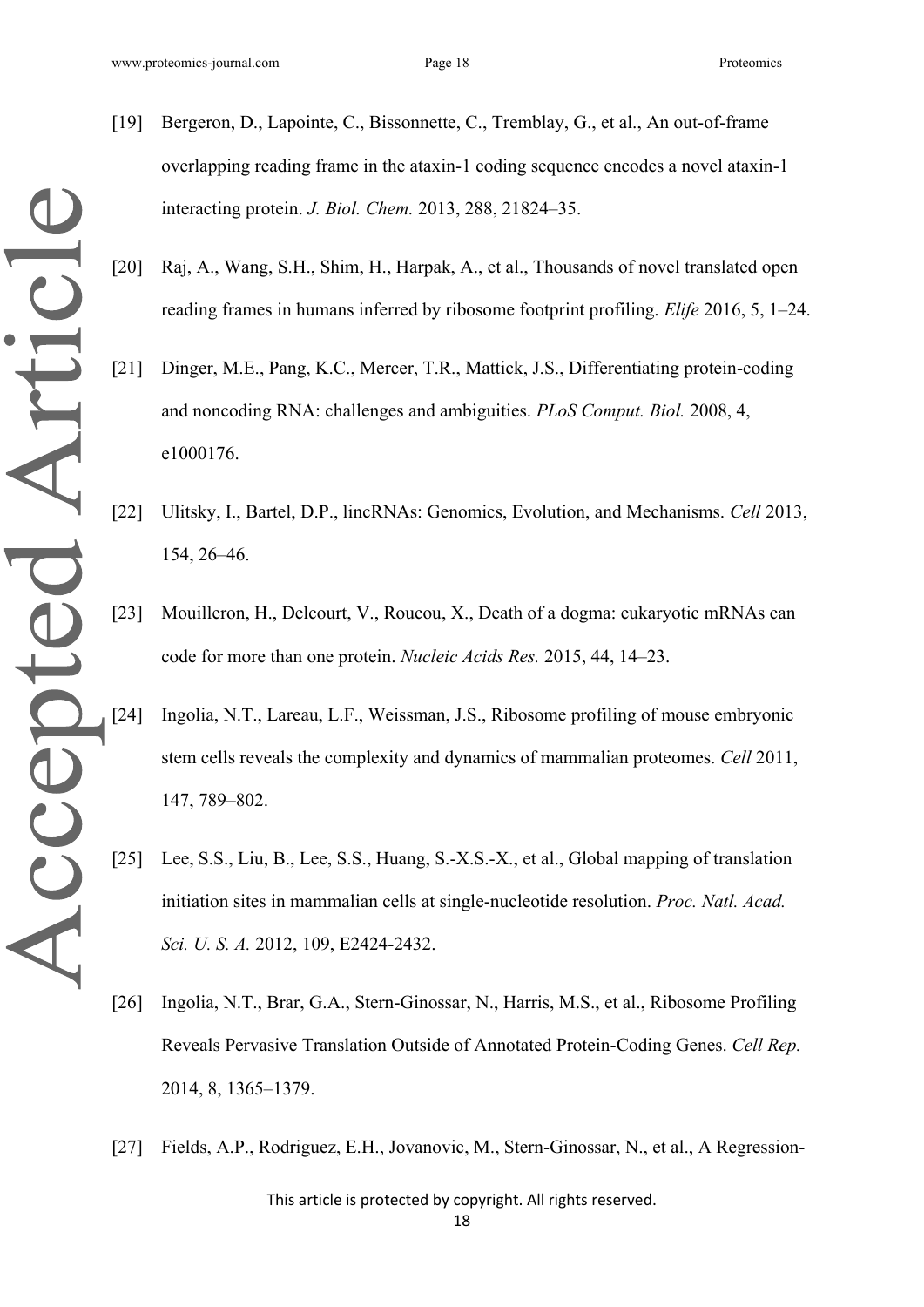Based Analysis of Ribosome-Profiling Data Reveals a Conserved Complexity to Mammalian Translation. *Mol. Cell* 2015, 60, 816–827.

- [28] Bazzini, A.A., Johnstone, T.G., Christiano, R., Mackowiak, S.D., et al., Identification of small ORFs in vertebrates using ribosome footprinting and evolutionary conservation. *EMBO J.* 2014, 33, 981–993.
- [29] Crappé, J., Ndah, E., Koch, A., Steyaert, S., et al., PROTEOFORMER: deep proteome coverage through ribosome profiling and MS integration. *Nucleic Acids Res.* 2015, 43, e29.
- [30] Calviello, L., Mukherjee, N., Wyler, E., Zauber, H., et al., Detecting actively translated open reading frames in ribosome profiling data. *Nat. Methods* 2015.
- [31] Brar, G.A., Weissman, J.S., Ribosome profiling reveals the what, when, where and how of protein synthesis. *Nat. Rev. Mol. Cell Biol.* 2015, 16, 651–64.
- [32] Menschaert, G., Van Criekinge, W., Notelaers, T., Koch, A., et al., Deep proteome coverage based on ribosome profiling aids MS-based protein and peptide discovery and provides evidence of alternative translation products and near-cognate translation initiation events. *Mol. Cell. Proteomics* 2013.
- [33] Koch, A., Gawron, D., Steyaert, S., Ndah, E., et al., A proteogenomics approach integrating proteomics and ribosome profiling increases the efficiency of protein identification and enables the discovery of alternative translation start sites. *Proteomics* 2014, 14, 2688–98.
- [34] Ma, J., Ward, C.C., Jungreis, I., Slavoff, S.A., et al., Discovery of human sORFencoded polypeptides (SEPs) in cell lines and tissue. *J. Proteome Res.* 2014, 13, 1757–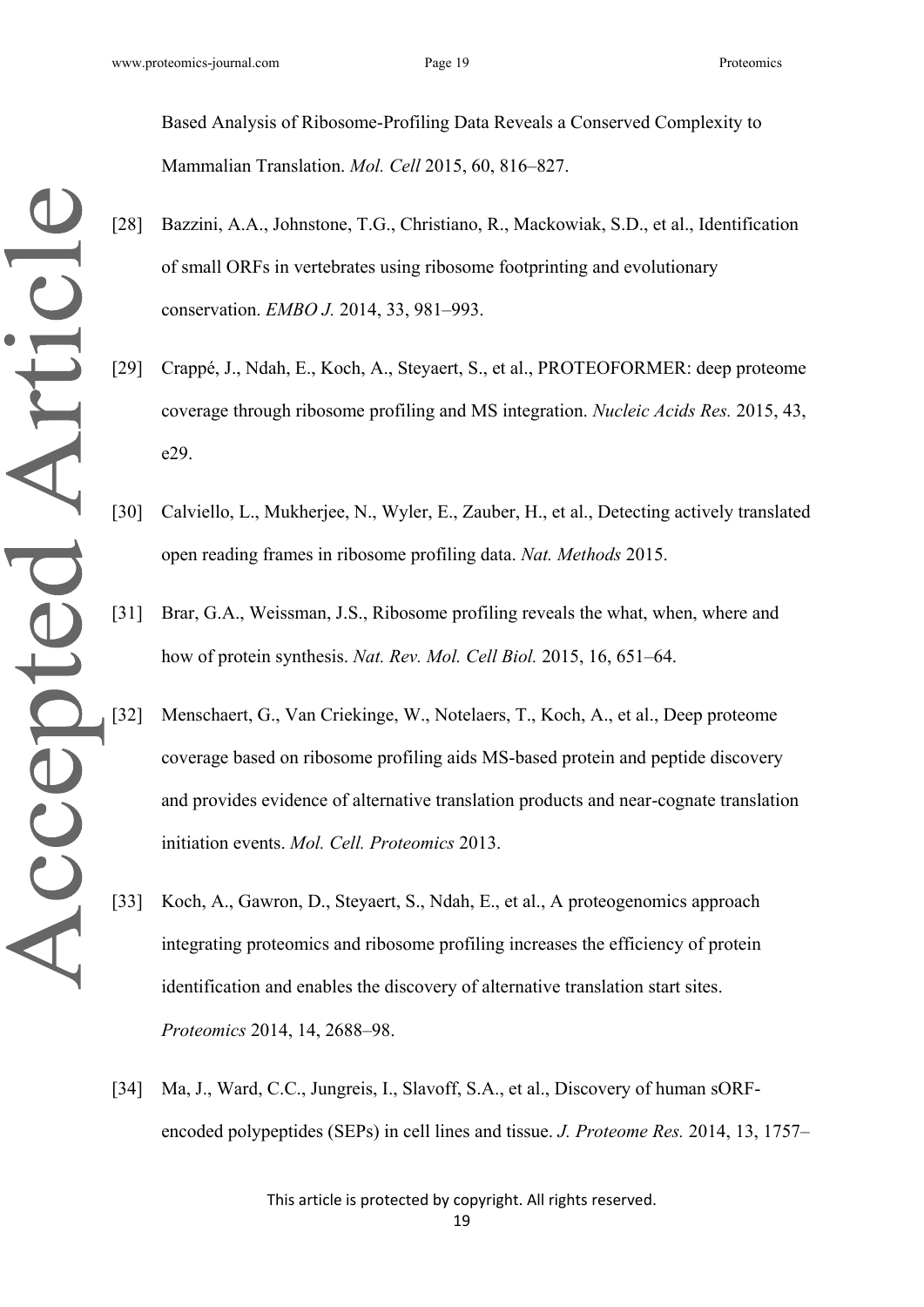65.

- [35] Anderson, D.M., Anderson, K.M., Chang, C.-L., Makarewich, C.A., et al., A Micropeptide Encoded by a Putative Long Noncoding RNA Regulates Muscle Performance. *Cell* 2015, 160, 595–606.
- [36] Magny, E.G., Pueyo, J.I., Pearl, F.M.G., Cespedes, M. a., et al., Conserved Regulation of Cardiac Calcium Uptake by Peptides Encoded in Small Open Reading Frames. *Science (80-. ).* 2013, 341, 1116–1120.
- [37] Nelson, B.R., Makarewich, C.A., Anderson, D.M., Winders, B.R., et al., A peptide encoded by a transcript annotated as long noncoding RNA enhances SERCA activity in muscle. *Science (80-. ).* 2016, 351, 271–275.
- [38] Kondo, T., Plaza, S., Zanet, J., Benrabah, E., et al., Small peptides switch the transcriptional activity of Shavenbaby during Drosophila embryogenesis. *Science* 2010, 329, 336–339.
- [39] Kondo, T., Hashimoto, Y., Kato, K., Inagaki, S., et al., Small peptide regulators of actin-based cell morphogenesis encoded by a polycistronic mRNA. *Nat. Cell Biol.* 2007, 9, 660–665.
- [40] Pauli, A., Norris, M.L., Valen, E., Chew, G.-L., et al., Toddler: An Embryonic Signal That Promotes Cell Movement via Apelin Receptors. *Science* 2014, 343, 1248636– 1248636.
- [41] Chng, S.C., Ho, L., Tian, J., Reversade, B., ELABELA: A Hormone Essential for Heart Development Signals via the Apelin Receptor. *Dev. Cell* 2013, 27, 672–680.
- [42] Aebersold, R., Mann, M., Mass spectrometry-based proteomics. *Nature* 2003, 422,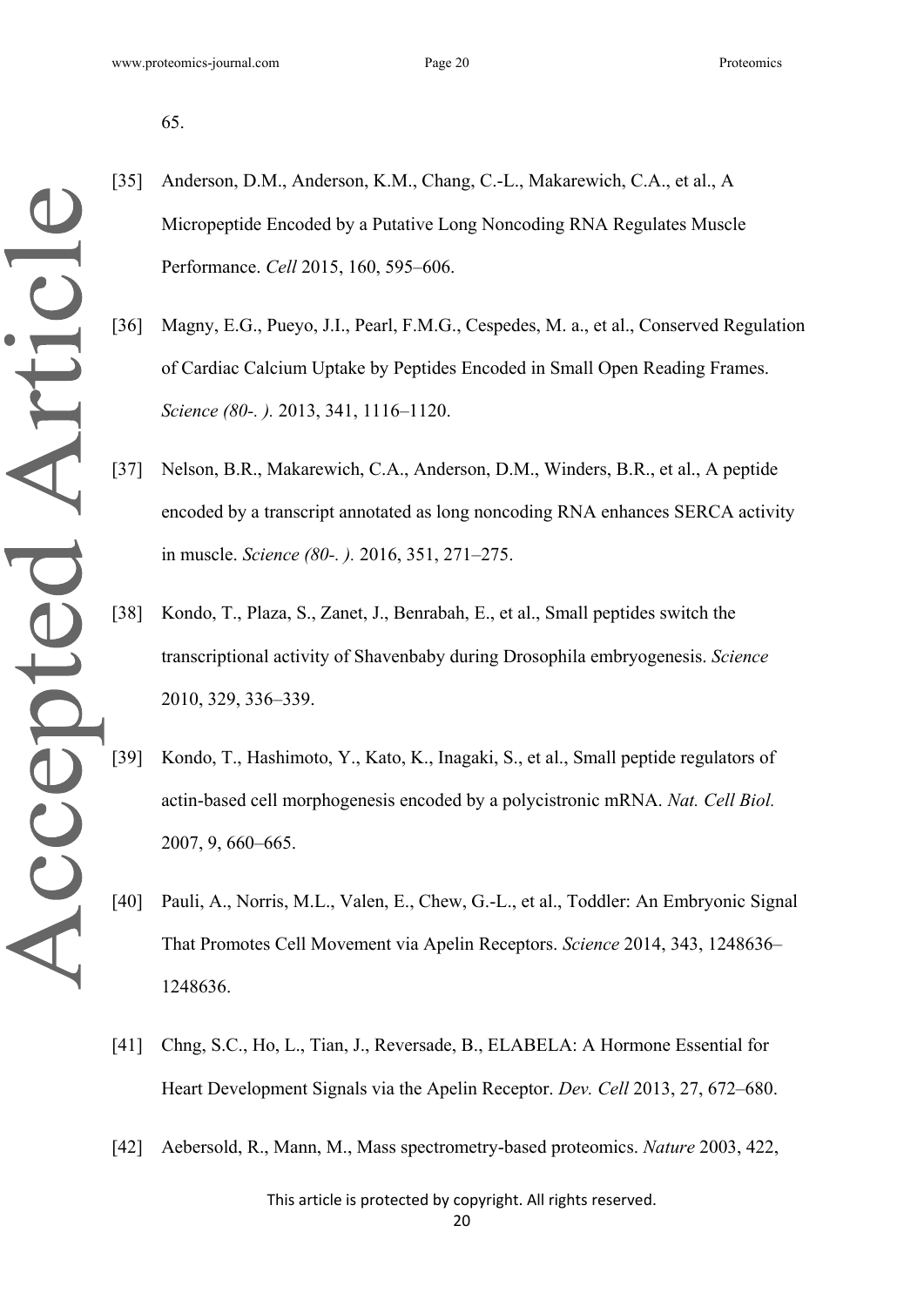198–207.

- [43] Mudge, J.M., Harrow, J., The state of play in higher eukaryote gene annotation. *Nat. Rev. Genet.* 2016, 17, 758–772.
	- [44] Yandell, M., Ence, D., A beginner's guide to eukaryotic genome annotation. *Nat. Rev.* 2012, 13, 329–342.
	- [45] de Klerk, E., 't Hoen, P.A.C., Alternative mRNA transcription, processing, and translation: insights from RNA sequencing. *Trends Genet.* 2015, 31, 128–139.
	- [46] O"Leary, N.A., Wright, M.W., Brister, J.R., Ciufo, S., et al., Reference sequence (RefSeq) database at NCBI: Current status, taxonomic expansion, and functional annotation. *Nucleic Acids Res.* 2016, 44, D733–D745.
	- [47] Cunningham, F., Amode, M.R., Barrell, D., Beal, K., et al., Ensembl 2015. *Nucleic Acids Res.* 2014, 43, D662-9.
- [48] Farrell, C.M., O"Leary, N.A., Harte, R. a., Loveland, J.E., et al., Current status and new features of the Consensus Coding Sequence database. *Nucleic Acids Res.* 2014, 42, 865–872.
	- [49] Michel, A.M., Fox, G., M Kiran, A., De Bo, C., et al., GWIPS-viz: development of a ribo-seq genome browser. *Nucleic Acids Res.* 2014, 42, D859-864.
	- [50] Rolfe, D.F., Brown, G.C., Cellular energy utilization and molecular origin of standard metabolic rate in mammals. *Physiol. Rev.* 1997, 77, 731–58.
	- [51] Woolford, J.L., Baserga, S.J., Ribosome biogenesis in the yeast Saccharomyces cerevisiae. *Genetics* 2013, 195, 643–81.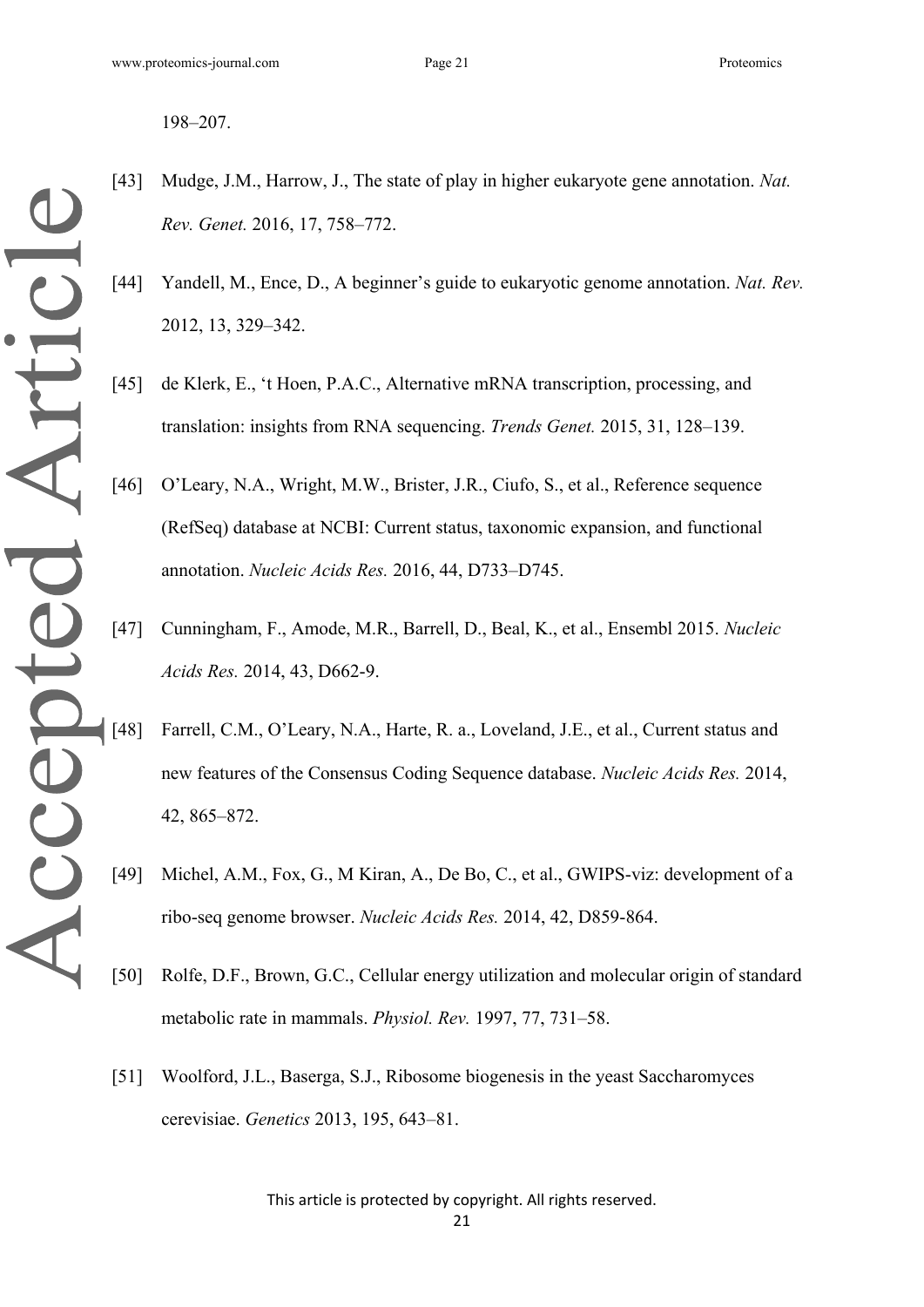Accepted Article

- [52] Thomson, E., Ferreira-Cerca, S., Hurt, E., Eukaryotic ribosome biogenesis at a glance. *J. Cell Sci.* 2013, 126, 4815–21.
- [53] Moore, M.J., From birth to death: the complex lives of eukaryotic mRNAs. *Science* 2005, 309, 1514–8.
- [54] Frith, M.C., Forrest, A.R., Nourbakhsh, E., Pang, K.C., et al., The abundance of short proteins in the mammalian proteome. *PLoS Genet.* 2006, 2, 515–528.
- [55] Wan, J., Qian, S.B., TISdb: A database for alternative translation initiation in mammalian cells. *Nucleic Acids Res.* 2014, 42, 845–850.
- [56] Hao, Y., Zhang, L., Niu, Y., Cai, T., et al., SmProt: a database of small proteins encoded by annotated coding and non-coding RNA loci. *Brief. Bioinform.* 2017, 420, 563–73.
- [57] Olexiouk, V., Crapp??, J., Verbruggen, S., Verhegen, K., et al., SORFs.org: A repository of small ORFs identified by ribosome profiling. *Nucleic Acids Res.* 2016, 44, D324–D329.
- [58] Grenier, C., Bissonnette, C., Volkov, L., Roucou, X., Molecular morphology and toxicity of cytoplasmic prion protein aggregates in neuronal and non-neuronal cells. *J. Neurochem.* 2006, 97, 1456–1466.
- [59] Beaudoin, S., Vanderperre, B., Grenier, C., Tremblay, I., et al., A large ribonucleoprotein particle induced by cytoplasmic PrP shares striking similarities with the chromatoid body, an RNA granule predicted to function in posttranscriptional gene regulation. *Biochim. Biophys. Acta* 2009, 1793, 335–345.
- [60] Goggin, K., Beaudoin, S., Grenier, C., Brown, A.A., Roucou, X., Prion protein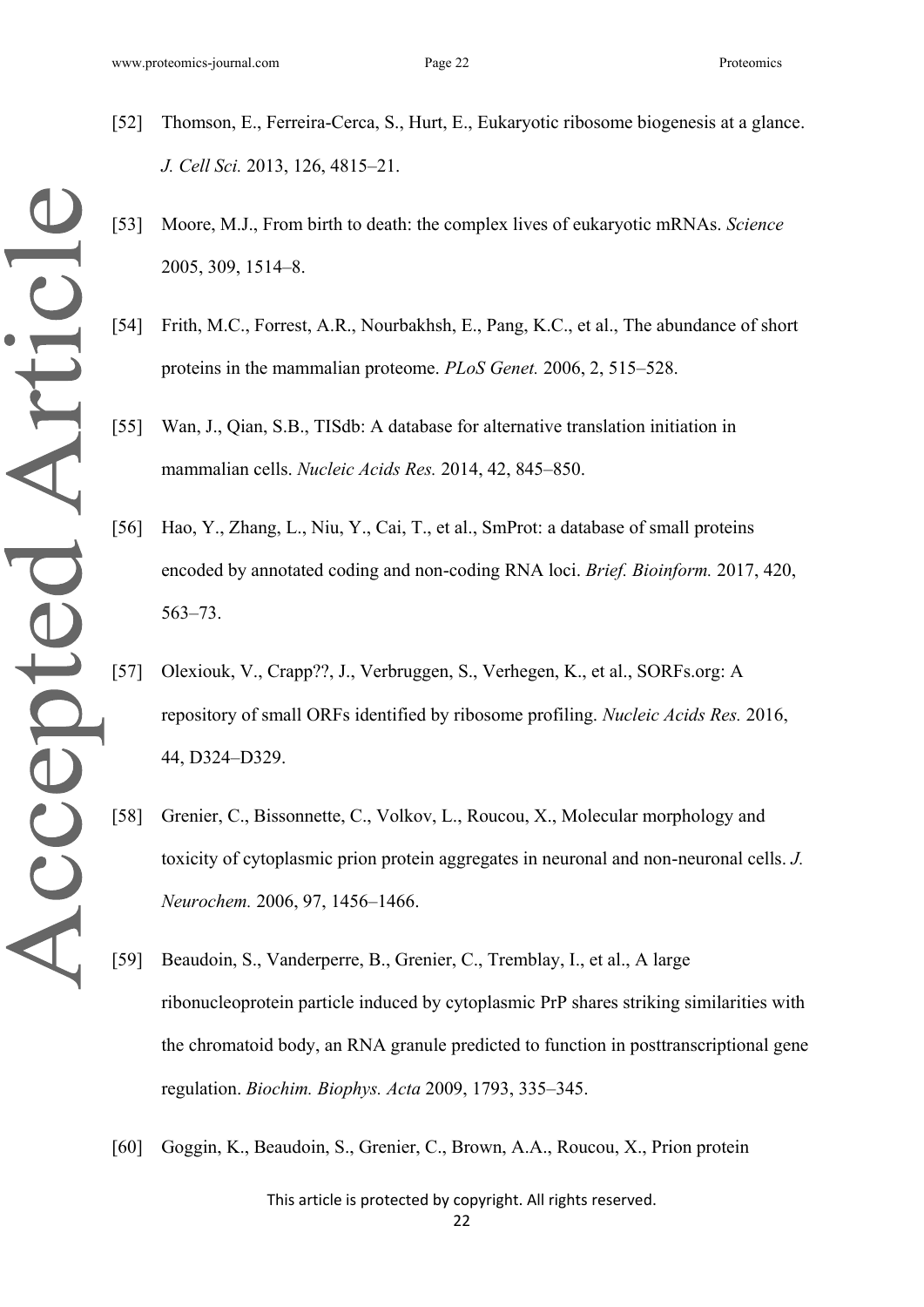aggresomes are  $poly(A)$ + ribonucleoprotein complexes that induce a PKR-mediated deficient cell stress response. *Biochim. Biophys. Acta* 2008, 1783, 479–491.

- [61] Morice, Y., Ratinier, M., Miladi, A., Chevaliez, S., et al., Seroconversion to hepatitis C virus alternate reading frame protein during acute infection. *Hepatology* 2009, 49, 1449–59.
- [62] Park, S.B., Seronello, S., Mayer, W., Ojcius, D.M., Hepatitis C Virus Frameshift/Alternate Reading Frame Protein Suppresses Interferon Responses Mediated by Pattern Recognition Receptor Retinoic-Acid-Inducible Gene-I. *PLoS One* 2016, 11, e0158419.
- [63] Samrat, S.K., Li, W., Singh, S., Kumar, R., Agrawal, B., Alternate reading frame protein (F protein) of hepatitis C virus: paradoxical effects of activation and apoptosis on human dendritic cells lead to stimulation of T cells. *PLoS One* 2014, 9, e86567.
- [64] Xu, X., Yu, X., Deng, X., Yue, M., et al., Hepatitis C virus alternate reading frame protein decreases interferon-α secretion in peripheral blood mononuclear cells. *Mol. Med. Rep.* 2014, 9, 730–6.
- [65] Faggioni, G., Pomponi, A., De Santis, R., Masuelli, L., et al., West Nile alternative open reading frame (N-NS4B/WARF4) is produced in infected West Nile Virus (WNV) cells and induces humoral response in WNV infected individuals. *Virol. J.* 2012, 9, 283.
- [66] Firth, A.E., Brierley, I., Non-canonical translation in RNA viruses. *J. Gen. Virol.* 2012, 93, 1385–409.
- [67] Kwun, H.J., Toptan, T., Ramos da Silva, S., Atkins, J.F., et al., Human DNA tumor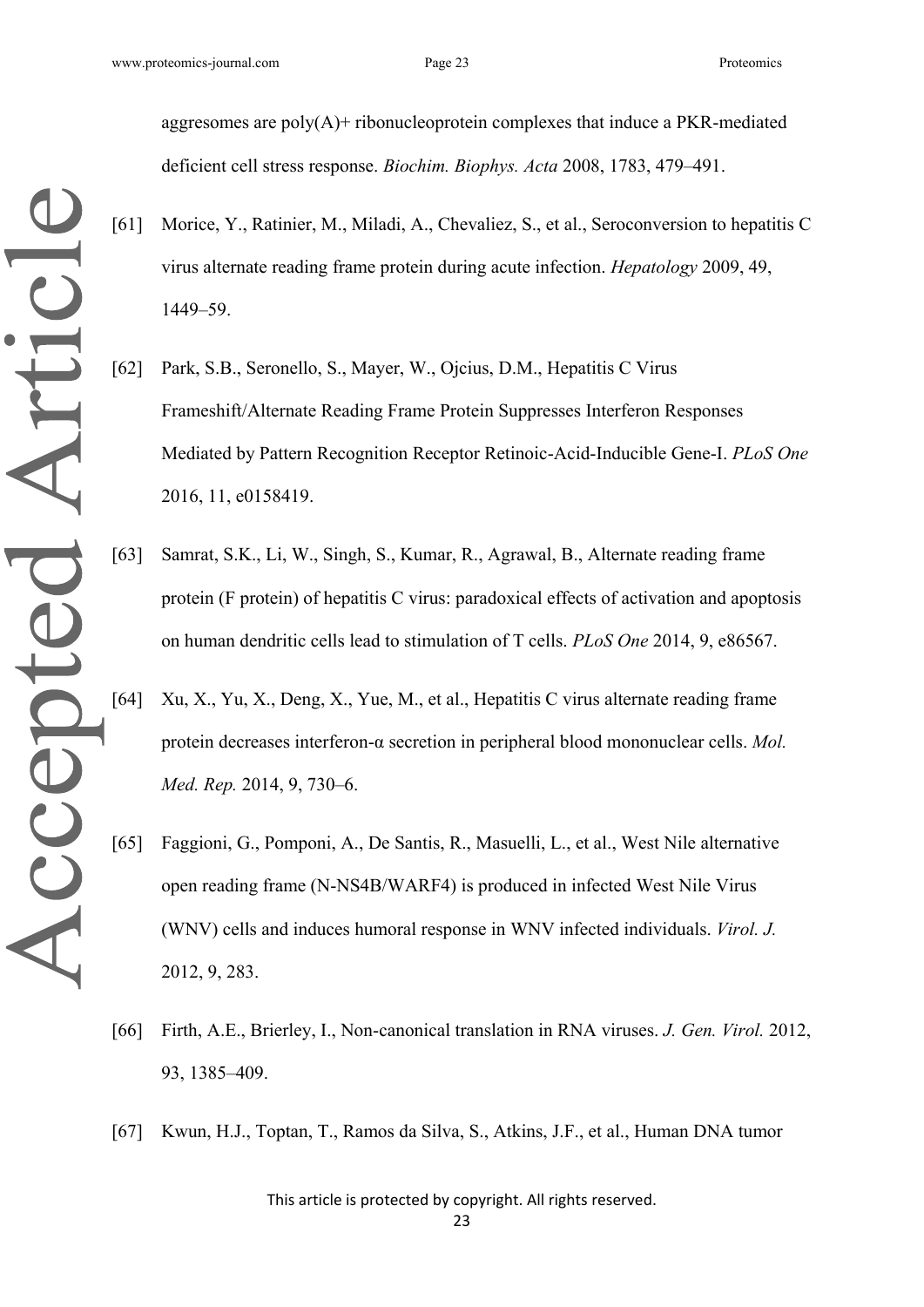viruses generate alternative reading frame proteins through repeat sequence recoding. *Proc. Natl. Acad. Sci. U. S. A.* 2014, 111, E4342-9.

- [68] Stern-Ginossar, N., Ingolia, N.T., Ribosome Profiling as a Tool to Decipher Viral Complexity. *Annu. Rev. Virol.* 2015, 2, 335–49.
- [69] Abramowitz, J., Grenet, D., Birnbaumer, M., Torres, H.N., Birnbaumer, L., XLalphas, the extra-long form of the alpha-subunit of the Gs G protein, is significantly longer than suspected, and so is its companion Alex. *Proc. Natl. Acad. Sci. U. S. A.* 2004, 101, 8366–8371.
- [70] Klemke, M., Kehlenbach, R.H., Huttner, W.B., Two overlapping reading frames in a single exon encode interacting proteins - A novel way of gene usage. *EMBO J.* 2001, 20, 3849–3860.
- [71] Lee, C. -f. C., Lai, H.-L.H.-L., Lee, Y.-C., Chien, C.-L.C.-L., Chern, Y., The A2A Adenosine Receptor Is a Dual Coding Gene: A NOVEL MECHANISM OF GENE USAGE AND SIGNAL TRANSDUCTION. *J. Biol. Chem.* 2014, 289, 1257–1270.
- [72] Michel, A.M., Choudhury, K.R., Firth, A.E., Ingolia, N.T., et al., Observation of dually decoded regions of the human genome using ribosome profiling data. *Genome Res.* 2012, 22, 2219–2229.
- [73] Chung, W.-Y., Wadhawan, S., Szklarczyk, R., Pond, S.K., Nekrutenko, A., A first look at ARFome: dual-coding genes in mammalian genomes. *PLoS Comput. Biol.* 2007, 3, e91.
- [74] Ribrioux, S., Brüngger, A., Baumgarten, B., Seuwen, K., John, M.R., Bioinformatics prediction of overlapping frameshifted translation products in mammalian transcripts.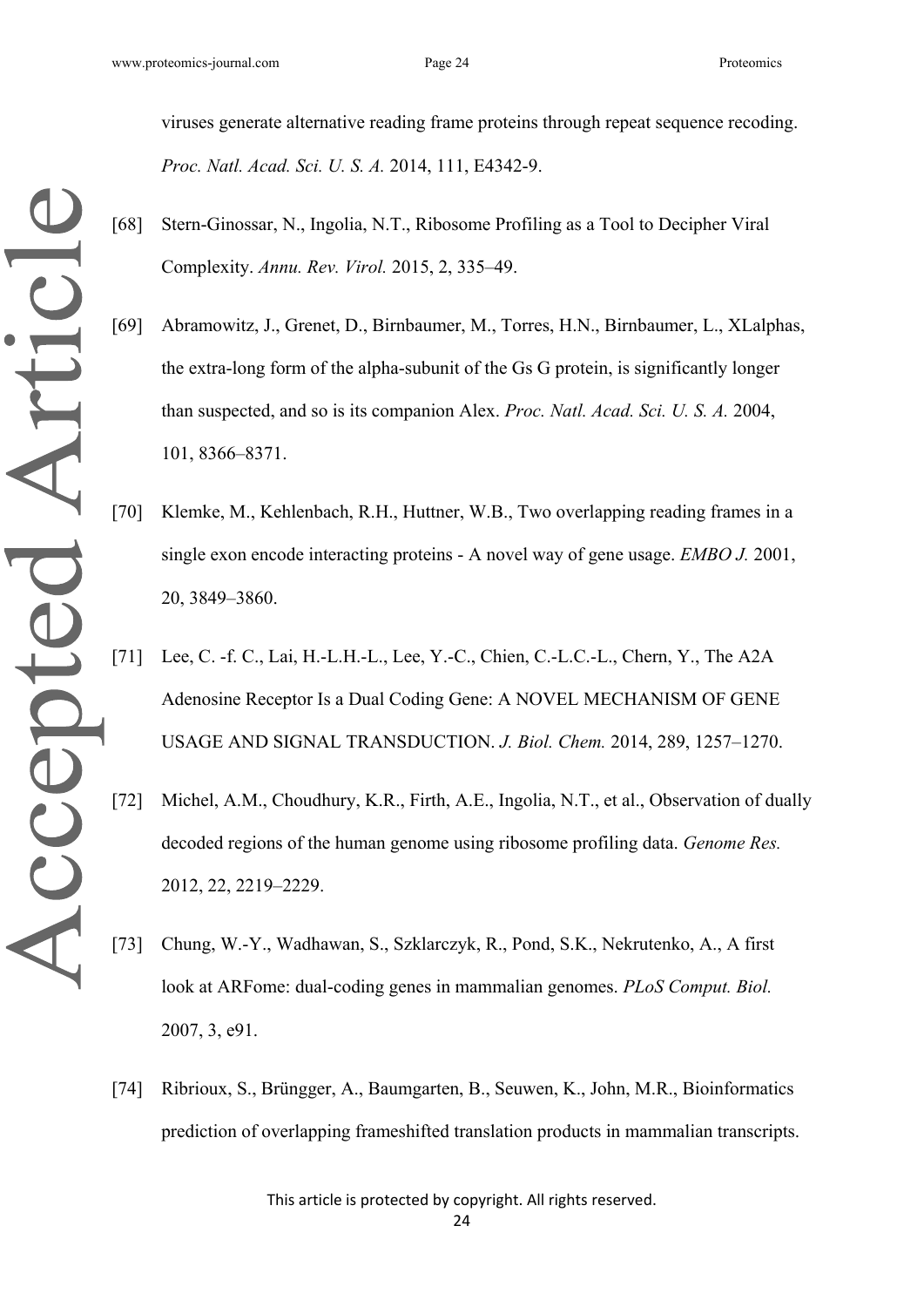*BMC Genomics* 2008, 9, 122.

- [75] Xu, H., Wang, P., Fu, Y., Zheng, Y., et al., Length of the ORF, position of the first AUG and the Kozak motif are important factors in potential dual-coding transcripts. *Cell Res.* 2010, 20, 445–57.
- [76] Li, C., Goudy, K., Hirsch, M., Asokan, A., et al., Cellular immune response to cryptic epitopes during therapeutic gene transfer. *Proc. Natl. Acad. Sci. U. S. A.* 2009, 106, 10770–10774.
- [77] Kracht, M.J.L., van Lummel, M., Nikolic, T., Joosten, A.M., et al., Autoimmunity against a defective ribosomal insulin gene product in type 1 diabetes. *Nat. Med.* 2017, 23, 501–507.
- [78] Andreev, D.E., O'Connor, P.B., Fahey, C., Kenny, E.M., et al., Translation of 5' leaders is pervasive in genes resistant to eIF2 repression. *Elife* 2015, 4, e03971.
- [79] Prabakaran, S., Hemberg, M., Chauhan, R., Winter, D., et al., Quantitative profiling of peptides from RNAs classified as noncoding. *Nat. Commun.* 2014, 5, 5429.
- [80] Smith, J.E., Alvarez-Dominguez, J.R., Kline, N., Huynh, N.J., et al., Translation of Small Open Reading Frames within Unannotated RNA Transcripts in Saccharomyces cerevisiae. *Cell Rep.* 2014, 7, 1858–1866.
- [81] Ji, Z., Song, R., Regev, A., Struhl, K., Many lncRNAs, 5"UTRs, and pseudogenes are translated and some are likely to express functional proteins. *Elife* 2015, 4, e08890.
- [82] Mackowiak, S.D., Zauber, H., Bielow, C., Thiel, D., et al., Extensive identification and analysis of conserved small ORFs in animals. *Genome Biol.* 2015, 16, 179.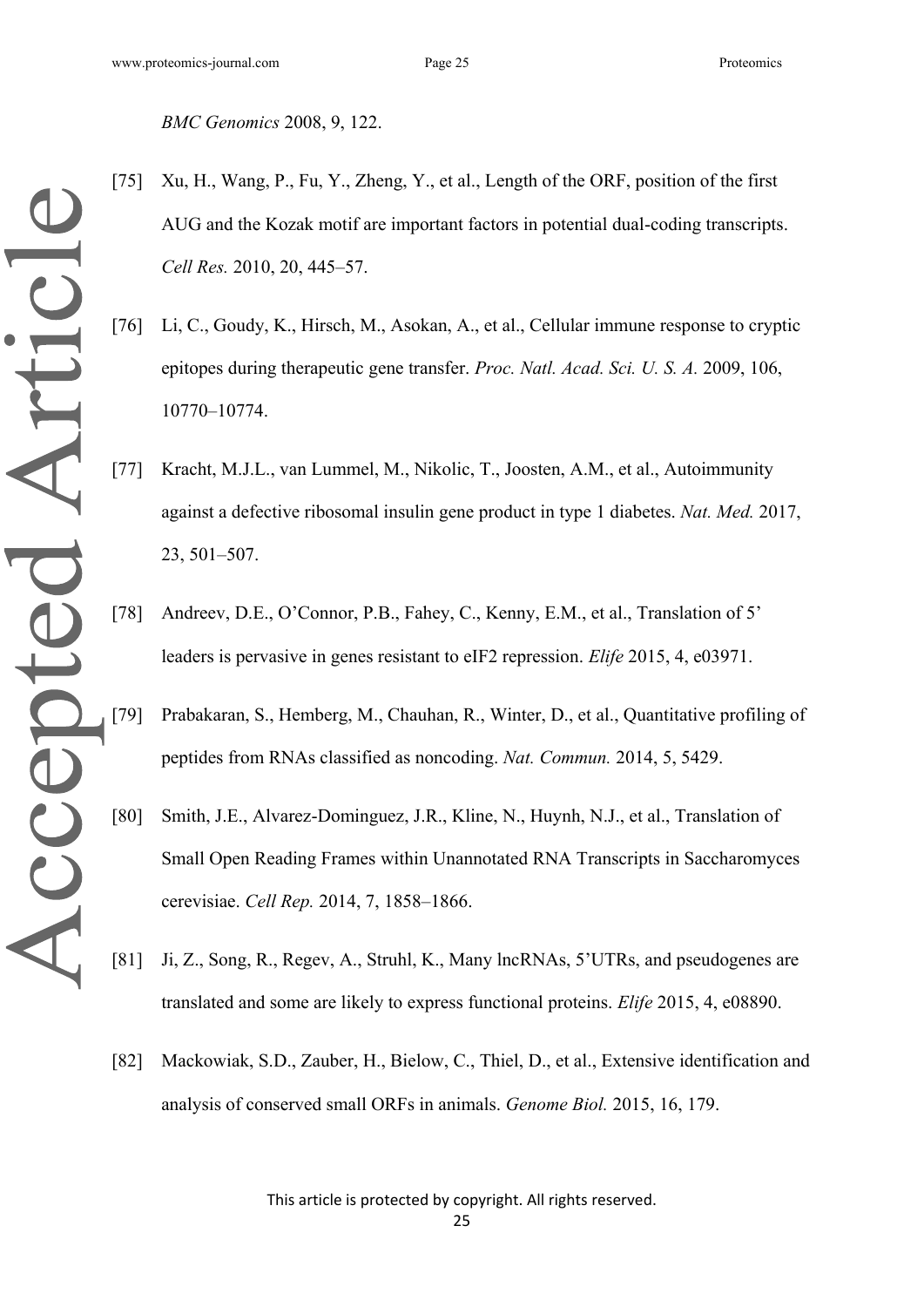Accepted Article

- [83] Ruiz-Orera, J., Messeguer, X., Long non-coding RNAs as a source of new peptides. *arXiv Prepr. arXiv …* 2014, 1–40.
- [84] Aspden, J.L., Eyre-Walker, Y.C., Philips, R.J., Amin, U., et al., Extensive translation of small ORFs revealed by Poly-Ribo-Seq. *Elife* 2014, e03528.
- [85] Popa, A., Lebrigand, K., Barbry, P., Waldmann, R., Pateamine A-sensitive ribosome profiling reveals the scope of translation in mouse embryonic stem cells. *BMC Genomics* 2016, 17, 52.
- [86] Wethmar, K., Barbosa-Silva, A., Andrade-Navarro, M.A., Leutz, A., uORFdb--a comprehensive literature database on eukaryotic uORF biology. *Nucleic Acids Res.* 2014, 42, D60-7.
- [87] Galindo, M.I., Pueyo, J.I., Fouix, S., Bishop, S.A., Couso, J.P., Peptides encoded by short ORFs control development and define a new eukaryotic gene family. *PLoS Biol.* 2007, 5, e106.
- [88] Slavoff, S. a., Heo, J., Budnik, B. a., Hanakahi, L. a., Saghatelian, A., A human short open reading frame (sORF)-Encoded polypeptide that stimulates DNA end joining. *J. Biol. Chem.* 2014, 289, 10950–10957.
- [89] Matsumoto, A., Pasut, A., Matsumoto, M., Yamashita, R., et al., mTORC1 and muscle regeneration are regulated by the LINC00961-encoded SPAR polypeptide. *Nature* 2017, 541, 228–232.
- [90] D"Lima, N.G., Ma, J., Winkler, L., Chu, Q., et al., A human microprotein that interacts with the mRNA decapping complex. *Nat. Chem. Biol.* 2017, 13, 174–180.
- [91] Pueyo, J.I., Magny, E.G., Sampson, C.J., Amin, U., et al., Hemotin, a Regulator of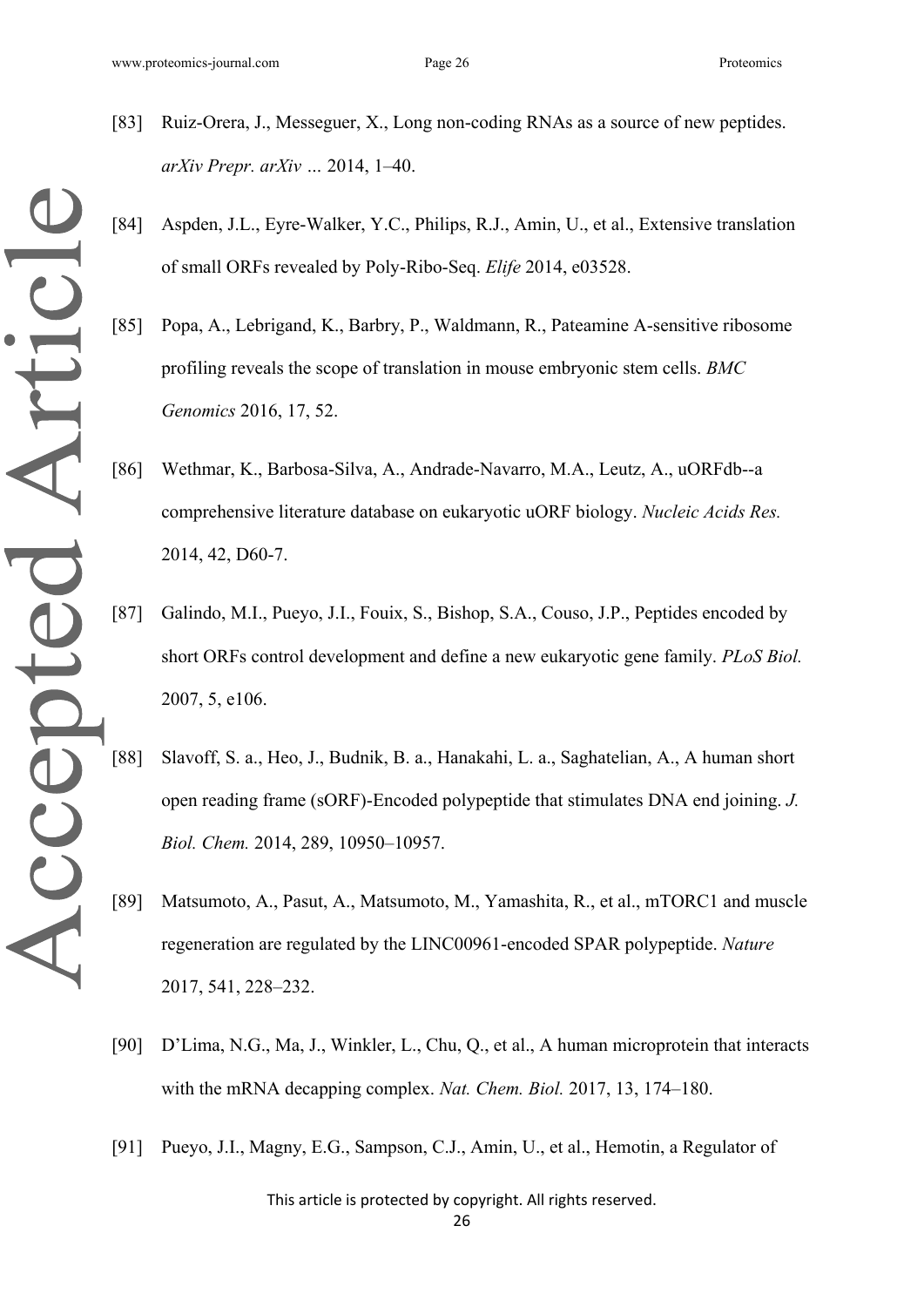Phagocytosis Encoded by a Small ORF and Conserved across Metazoans. *PLoS Biol.* 2016, 14, 1–34.

- [92] Quinn, J.J., Chang, H.Y., Unique features of long non-coding RNA biogenesis and function. *Nat. Rev. Genet.* 2015, 17, 47–62.
- [93] Kozak, M., Pushing the limits of the scanning mechanism for initiation of translation. *Gene* 2002, 299, 1–34.
- [94] Schleich, S., Strassburger, K., Janiesch, P.C., Koledachkina, T., et al., DENR-MCT-1 promotes translation re-initiation downstream of uORFs to control tissue growth. *Nature* 2014, 512, 208–12.
- [95] Chappell, S.A., Edelman, G.M., Mauro, V.P., Ribosomal tethering and clustering as mechanisms for translation initiation. *Proc. Natl. Acad. Sci. U. S. A.* 2006, 103, 18077–82.
- [96] Martin, F., Barends, S., Jaeger, S., Schaeffer, L., et al., Cap-Assisted Internal Initiation of Translation of Histone H4. *Mol. Cell* 2011, 41, 197–209.
- [97] Paek, K.Y., Hong, K.Y., Ryu, I., Park, S.M., et al., Translation initiation mediated by RNA looping. *Proc. Natl. Acad. Sci.* 2015, 112, 201416883.
- [98] Andreev, D.E., O"Connor, P.B., Zhdanov, A. V, Dmitriev, R.I., et al., Oxygen and glucose deprivation induces widespread alterations in mRNA translation within 20 minutes. *Genome Biol.* 2015, 16, 90.
- [99] Sendoel, A., Dunn, J.G., Rodriguez, E.H., Naik, S., et al., Translation from unconventional 5" start sites drives tumour initiation. *Nature* 2017, 541, 494–499.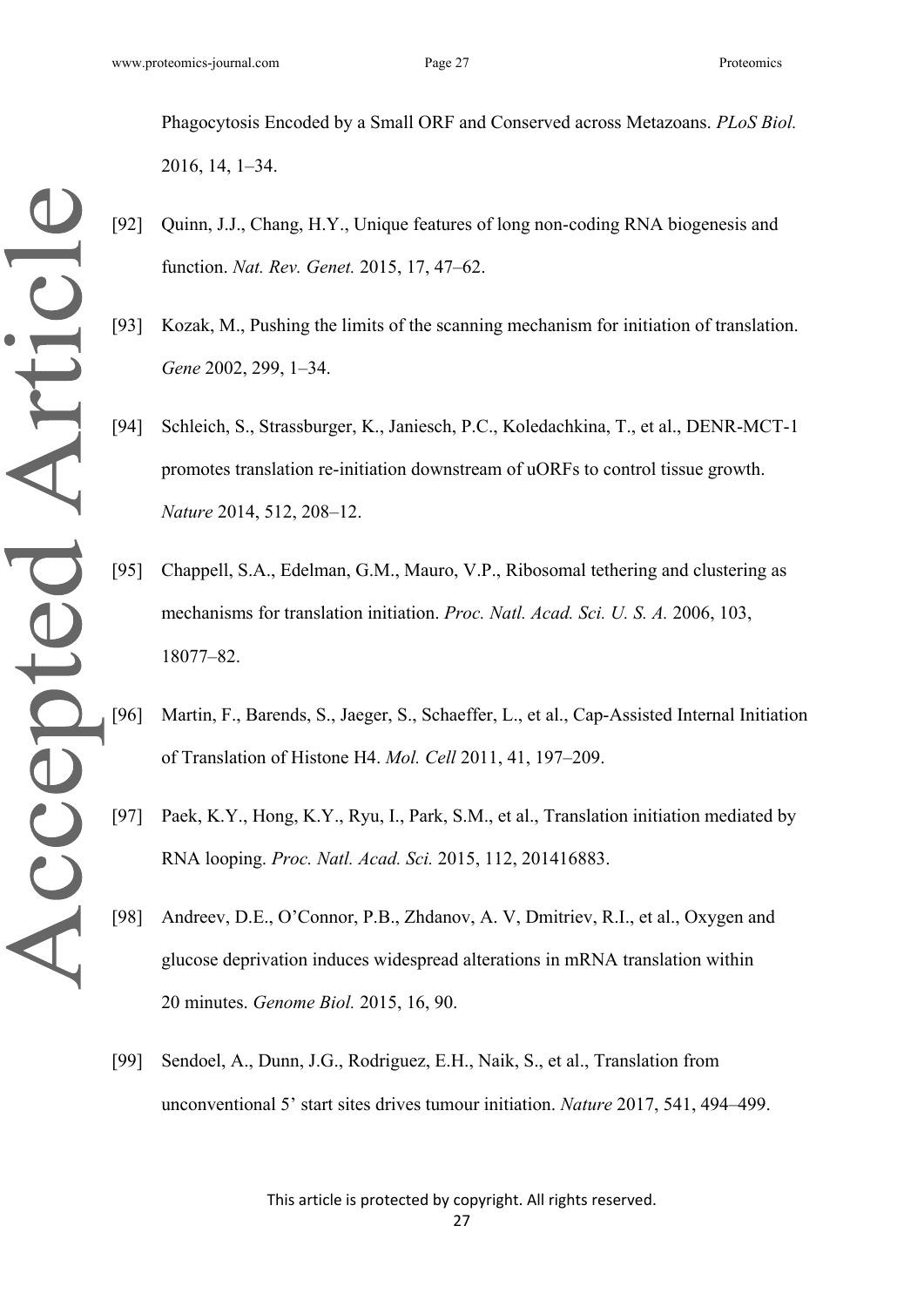- [100] Slavoff, S. a, Mitchell, A.J., Schwaid, A.G., Cabili, M.N., et al., Peptidomic discovery of short open reading frame-encoded peptides in human cells. *Nat. Chem. Biol.* 2013, 9, 59–64.
- [101] Zanet, J., Benrabah, E., Li, T., Pélissier-Monier, A., et al., Pri sORF peptides induce selective proteasome-mediated protein processing. *Science* 2015, 349, 1356–1358.
- [102] Basrai, M. a., Hieter, P., Boeke, J.D., Small open reading frames: Beautiful needles in the haystack. *Genome Res.* 1997, 7, 768–771.
- [103] Oyama, M., Itagaki, C., Hata, H., Suzuki, Y., et al., Analysis of small human proteins reveals the translation of upstream open reading frames of mRNAs. *Genome Res.* 2004, 14, 2048–52.
- [104] Cabrera-Quio, L.E., Herberg, S., Pauli, A., Decoding sORF translation from small proteins to gene regulation. *RNA Biol.* 2016, 13, 1051–1059.
- [105] Crappé, J., Van Criekinge, W., Trooskens, G., Hayakawa, E., et al., Combining in silico prediction and ribosome profiling in a genome-wide search for novel putatively coding sORFs. *BMC Genomics* 2013, 14, 648.
- [106] Michel, A.M., Baranov, P. V, Ribosome profiling: a Hi-Def monitor for protein synthesis at the genome-wide scale. *Wiley Interdiscip. Rev. RNA* 2013, 4, 473–90.
- [107] Menschaert, G., Van Criekinge, W., Notelaers, T., Koch, A., et al., Deep proteome coverage based on ribosome profiling aids mass spectrometry-based protein and peptide discovery and provides evidence of alternative translation products and nearcognate translation initiation events. *Mol. Cell. Proteomics* 2013, 12, 1780–90.
- [108] Olexiouk, V., Menschaert, G., in:, *Adv. Exp. Med. Biol.*, vol. 926, 2016, pp. 49–64.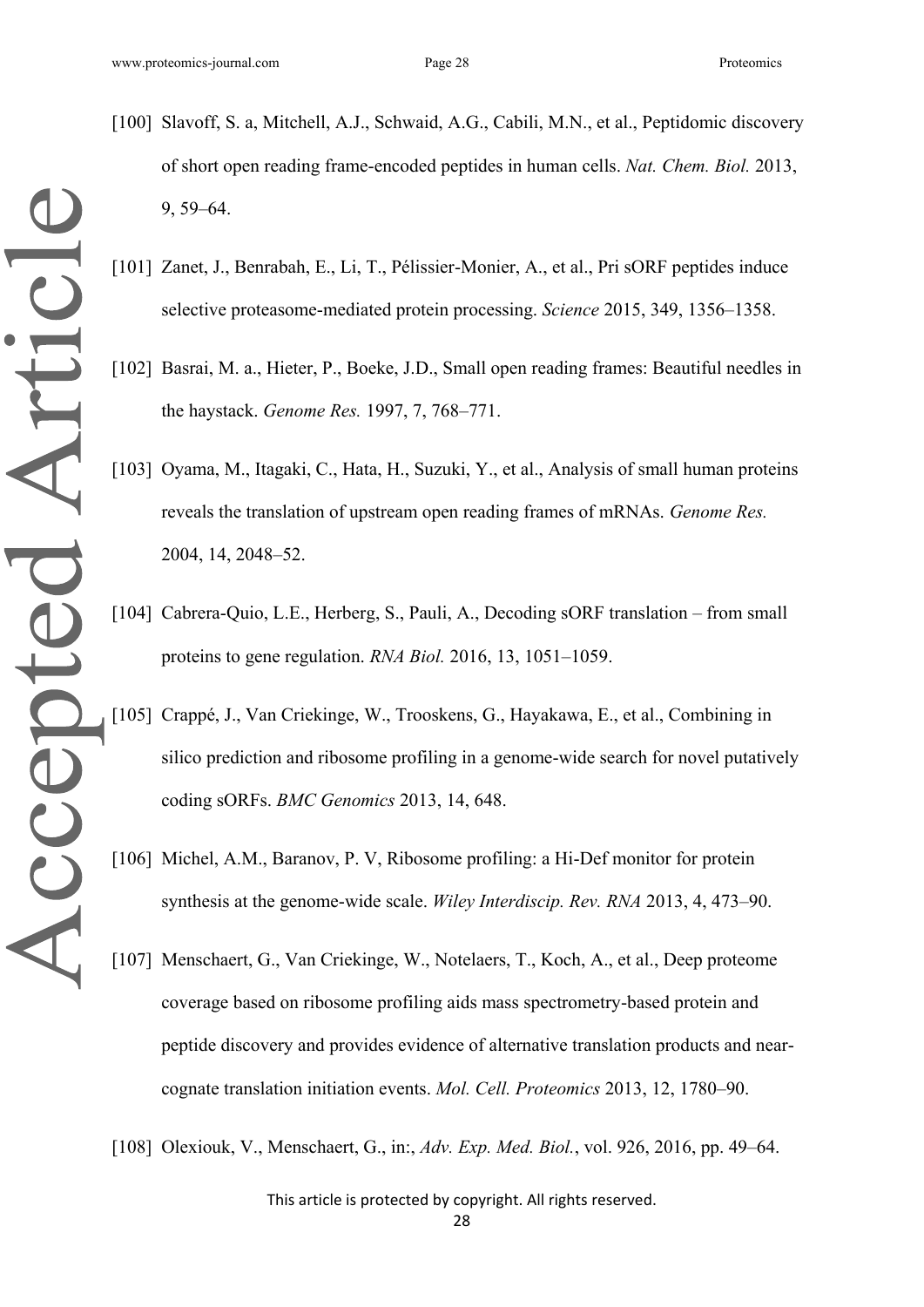- Accepted Article
- [109] Ma, J., Diedrich, J.K., Jungreis, I., Donaldson, C., et al., Improved Identification and Analysis of Small Open Reading Frame Encoded Polypeptides. *Anal. Chem.* 2016, 88, 3967–3975.
	- [110] Nesvizhskii, A.I., Proteogenomics: concepts, applications and computational strategies. *Nat. Methods* 2014, 11, 1114–1125.
	- [111] FICKETT, J.W., ORFs and Genes: How Strong a Connection? *J. Comput. Biol.* 1995, 2, 117–123.
	- [112] Cheng, H., Chan, W.S., Li, Z., Wang, D., et al., Small open reading frames: current prediction techniques and future prospect. *Curr. Protein Pept. Sci.* 2011, 12, 503–7.
	- [113] Mitchell, A., Chang, H.-Y., Daugherty, L., Fraser, M., et al., The InterPro protein families database: the classification resource after 15 years. *Nucleic Acids Res.* 2014, 43, D213-221.
	- [114] Viallet, P.M., Vo-Dinh, T., Monitoring intracellular proteins using fluorescence techniques: from protein synthesis and localization to activity. *Curr. Protein Pept. Sci.* 2003, 4, 375–88.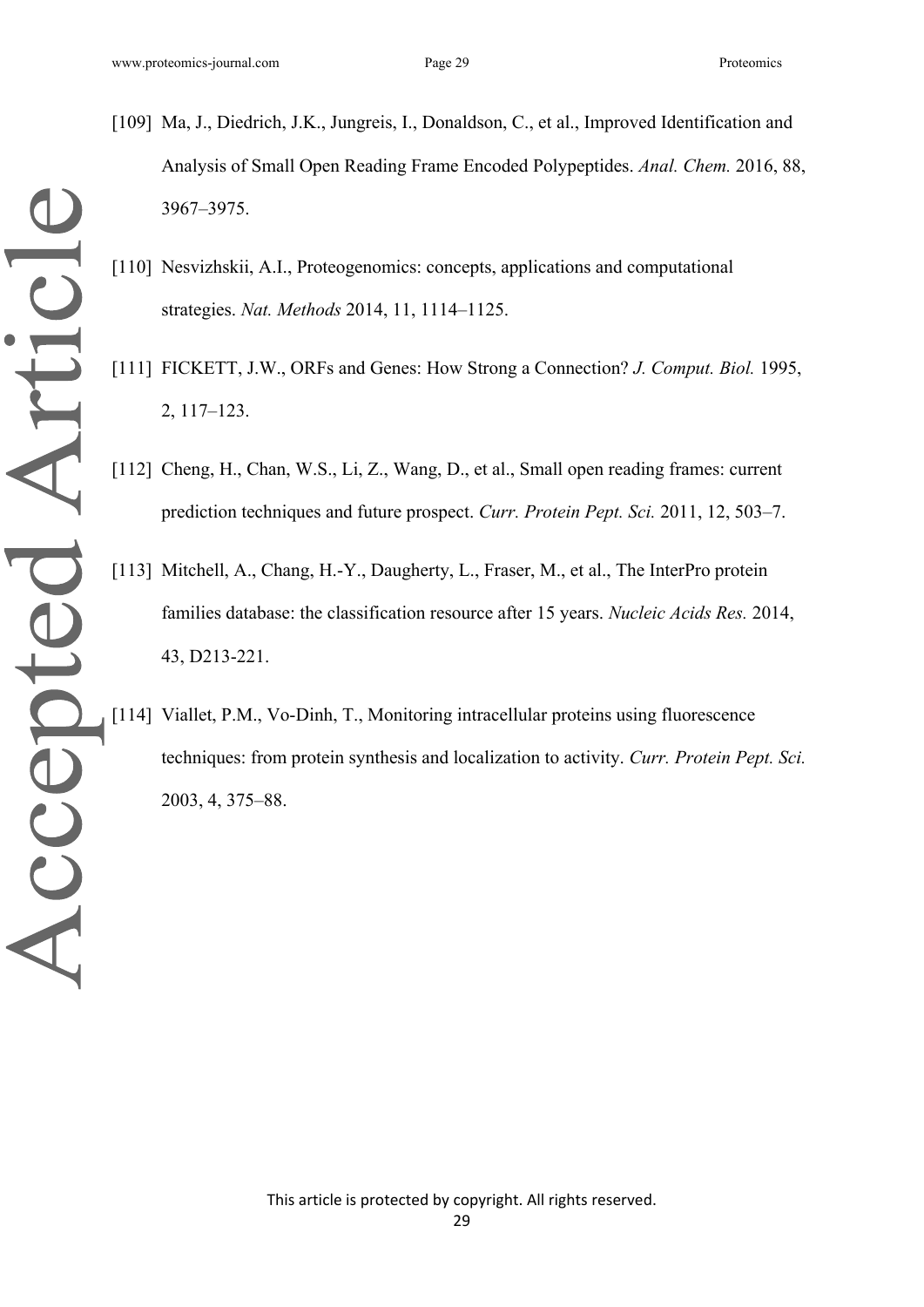## **Table 1: the discovery of small proteins leads to changes in annotations**

| Annotation <sup>a</sup> | Gene                         | <b>Gene</b> type | Ensembl<br><b>Transcript</b> | <b>Transcript</b><br>type | <b>Protein</b><br>(aa)   |
|-------------------------|------------------------------|------------------|------------------------------|---------------------------|--------------------------|
| GRCh <sub>37</sub>      | APELA/ELABELA                | Non coding       | ENST00000507152              | $linearNA^b$              | $\overline{\phantom{a}}$ |
| GRCH <sub>38</sub>      | (ENSG00000248329)            | Coding           |                              | Coding                    | 54                       |
| GRCh <sub>37</sub>      | <b>MRLN</b>                  | Non-coding       | ENST00000414264              | $linearNA^b$              | $\overline{\phantom{a}}$ |
| GRCH38                  | (ENSG00000227877)            | Coding           |                              | Coding                    | 46                       |
| GRCh <sub>37</sub>      | SLC35A4<br>(ENSG00000176087) | Coding           | ENST00000323146 <sup>c</sup> | Coding                    | 324                      |
| GRCH <sub>38</sub>      |                              | Coding           | ENST00000623481              | Novel coding              | 103 <sup>d</sup>         |

<sup>a</sup> Ensembl human genome assembly.

<sup>b</sup>lincRNA refers to long intergenic non-coding RNAs in Ensembl annotations

<sup>c</sup>Although this canonical transcript contains both the CDS and a short ORF encoding a novel 103 amino acids protein, and was proposed to be a bicistronic mRNA [78], it is annotated as coding the 324 aa SLC35A4 protein only.

<sup>d</sup>This small protein is not an isoform, and SLC35A4 is a dual-coding gene.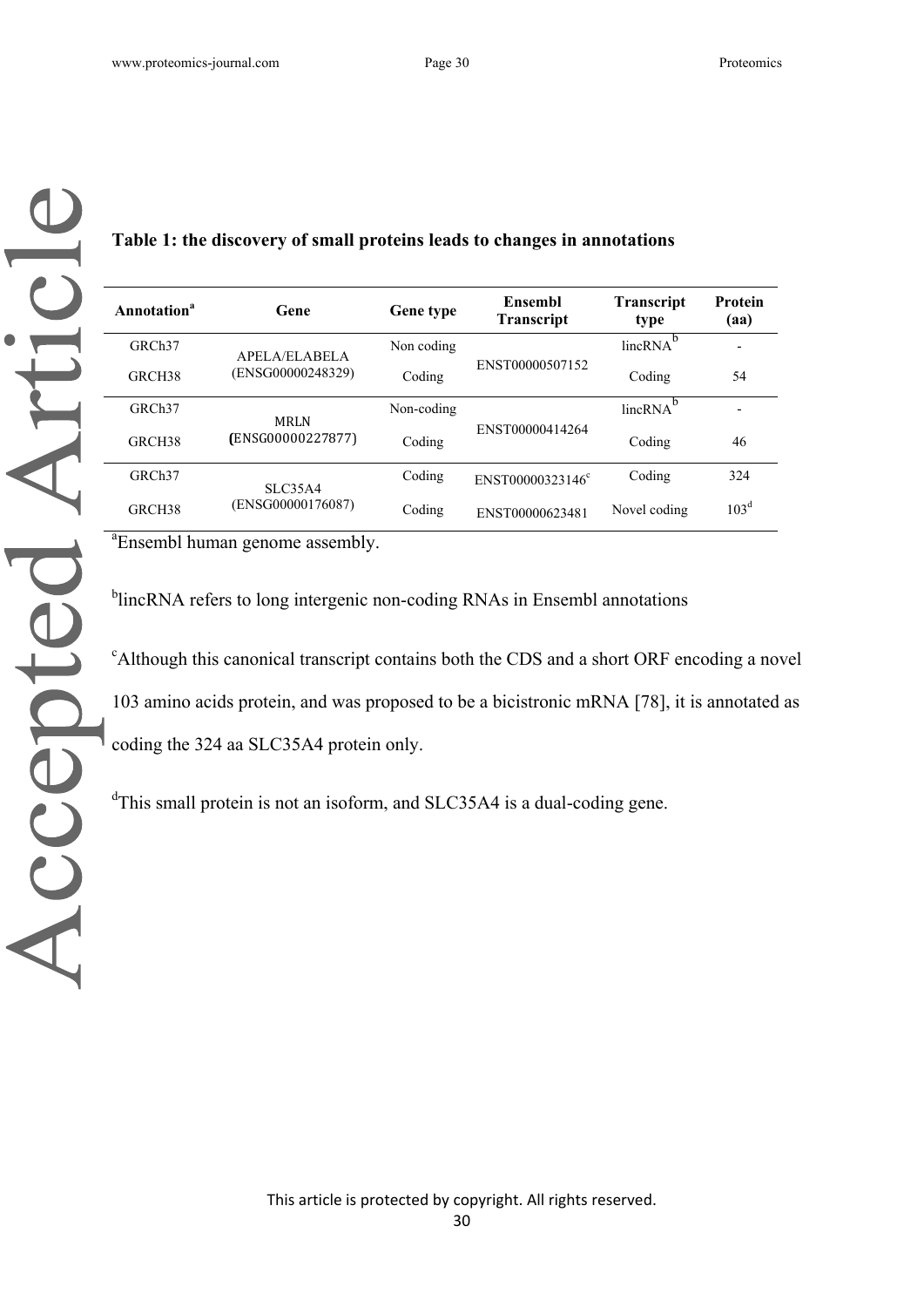## **Table 2: Small proteins and molecular machines**

| Protein                         | Size (aa) | <b>Description</b>                                                                |  |  |
|---------------------------------|-----------|-----------------------------------------------------------------------------------|--|--|
| ATP synthase subunit f          | 94        | ATP synthase, H+ transporting, mitochondrial Fo complex<br>subunit F <sub>2</sub> |  |  |
| ATP synthase subunit<br>epsilon | 51        | ATP synthase, H+ transporting, mitochondrial F1 complex,<br>epsilon subunit       |  |  |
| ATP synthase subunit e          | 69        | ATP synthase, H+ transporting, mitochondrial Fo complex<br>subunit E              |  |  |
| ATP synthase subunit g 2        | 100       | ATP synthase, H+ transporting, mitochondrial Fo complex<br>subunit G <sub>2</sub> |  |  |
| Sarcolipin                      | 31        | Sarcoplasmic reticulum $Ca^{2+}$ -ATPase (SERCA), negative<br>regulator           |  |  |
| Phospholamban                   | 52        | Sarcoplasmic reticulum $Ca^{2+}$ -ATPase (SERCA), negative<br>regulator           |  |  |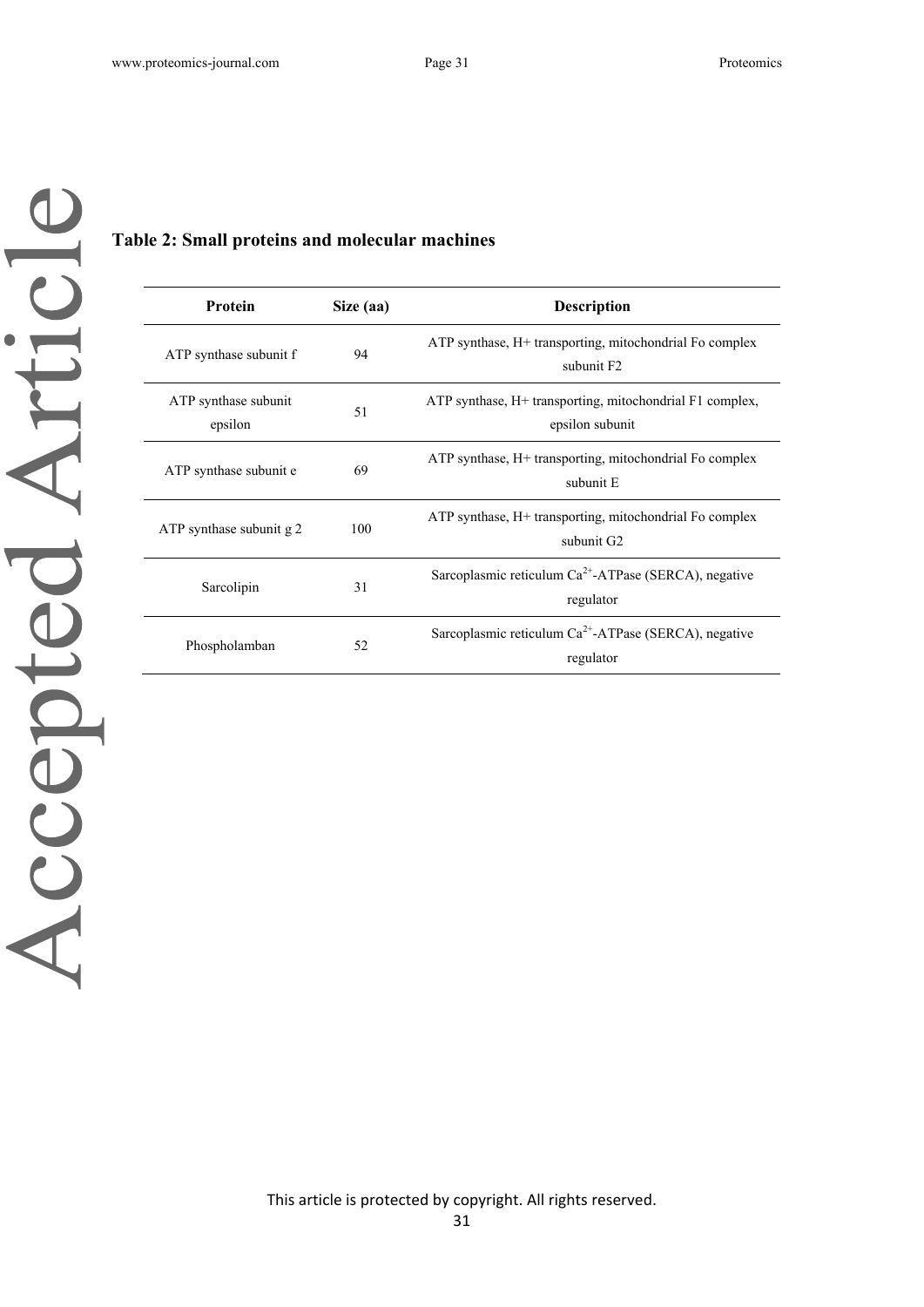### **Figure 1: Unannotated ORFs may be found in mRNAs or non-coding RNAs.**

Molecules shown here represent mature or processed RNAs. Unannotated ORFs are found in untranslated regions of the transcriptome. Within mRNAs, these regions include 5"UTRs, 3'UTRs, and alternative reading frames overlapping annotated CDSs. An ORF<sup>5'</sup> (also termed upstream ORF or uORF) may be found outside the CDS in the three reading frames, or partially overlapping a CDS in one of the two alternative reading frames. ORFCDS may be found completely nested inside the CDS, or partially overlapping the 3"UTR in one of the two alternative reading frames1. An  $ORF<sup>3</sup>$  may be in one of the 3 reading frames. Noncoding RNAs do not have a tripartite structure similar to mRNAs, and an  $ORF<sup>nc</sup>$  may be found anywhere.

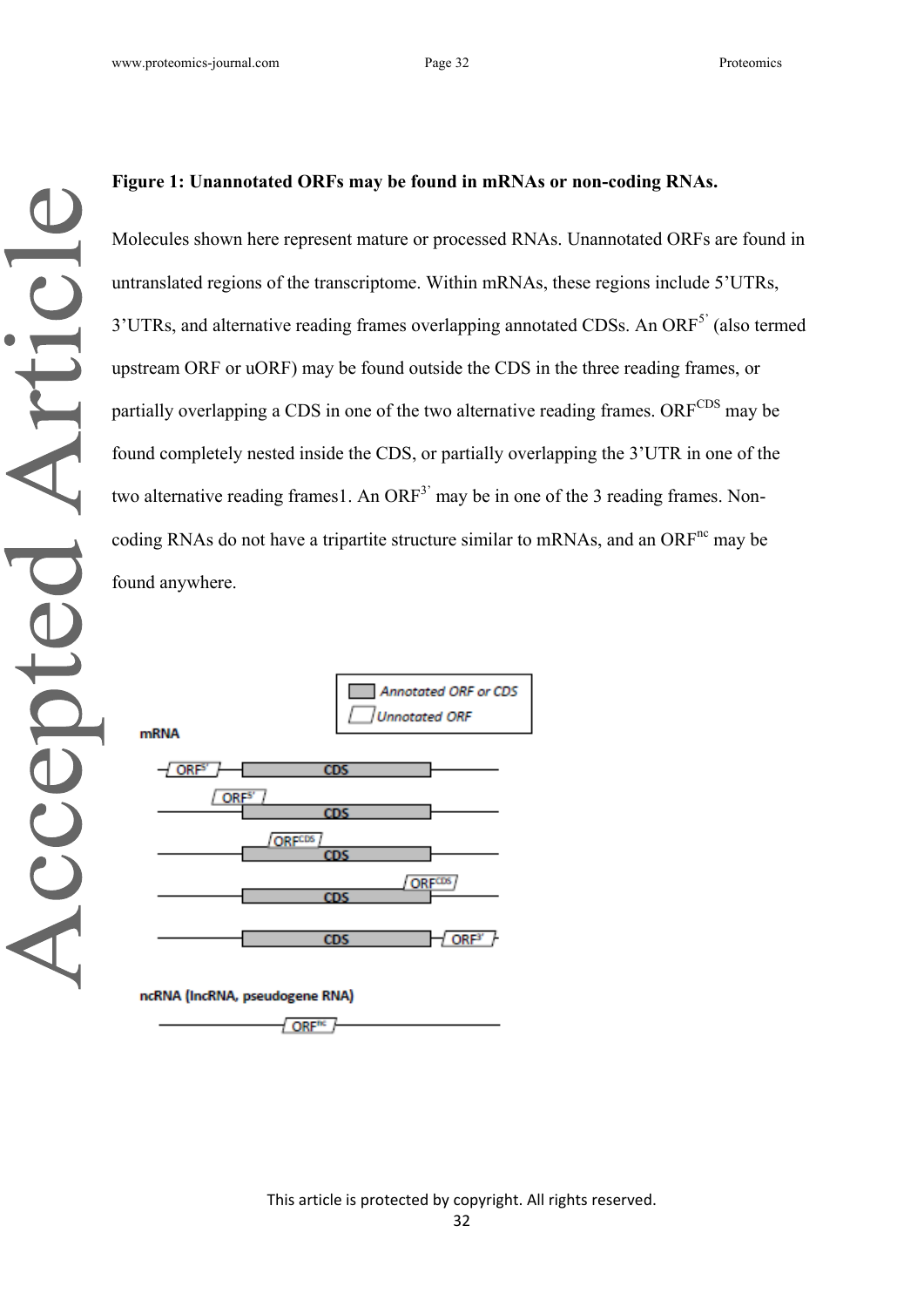Accepted Article

### **Figure 2. Typical Ensembl transcripts annotation for a human gene.**

Three transcripts from the CENPA gene are illustrated. Sequences annotated as coding sequences are shown as gray boxes, and sequences annotated as untranslated regions are shown as open boxes. Shaded boxes represent AUG translation initiation sites. Black boxes represent stop codons. ENST00000335756 carries the canonical 420 bps CDS with 4 coding exons. The end of exon 4 after the stop codon is non-coding. ENST00000233505 is an isoform lacking exon 3 and carries a shorter version of the canonical CDS. ENST00000472719 is an isoform lacking exon 1. In the absence of the translation initiation site, the Ensembl annotation indicates the absence of a canonical CDS, and this transcript is believed to be non-coding. An unannotated overlapping long ORF of 53 codons in the  $+2$ reading frame starts with an AUG codon within exon 4 and ends with a stop codon in exon 5. Translation initiation ribosome profiling data clearly show initiating ribosomes on both the annotated CDS and the unannotated ORF with similar number of reads (graph below). Thus, transcripts 1 and 2 might be bicistronic, and transcript 3 is likely a coding transcript for a novel small protein.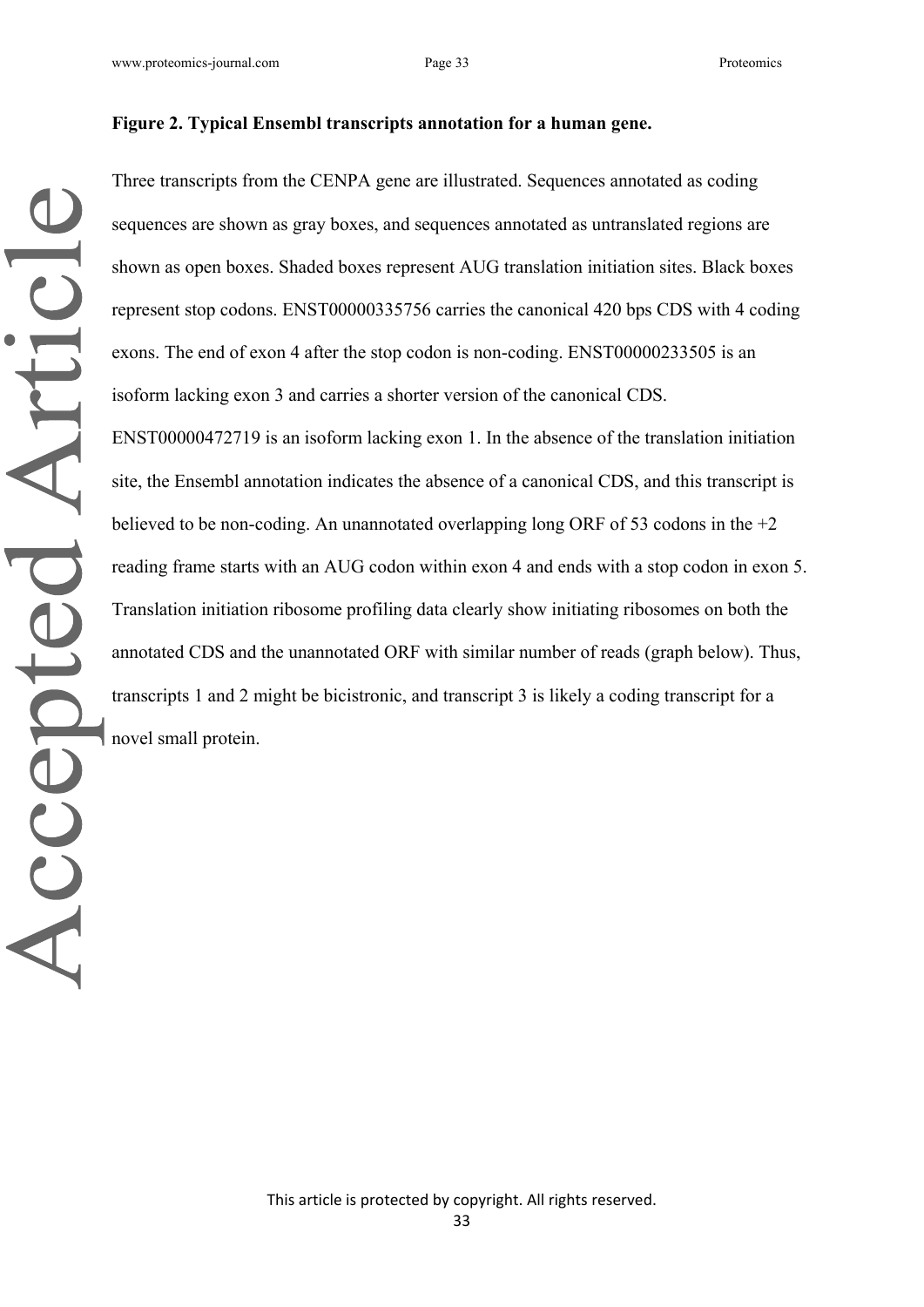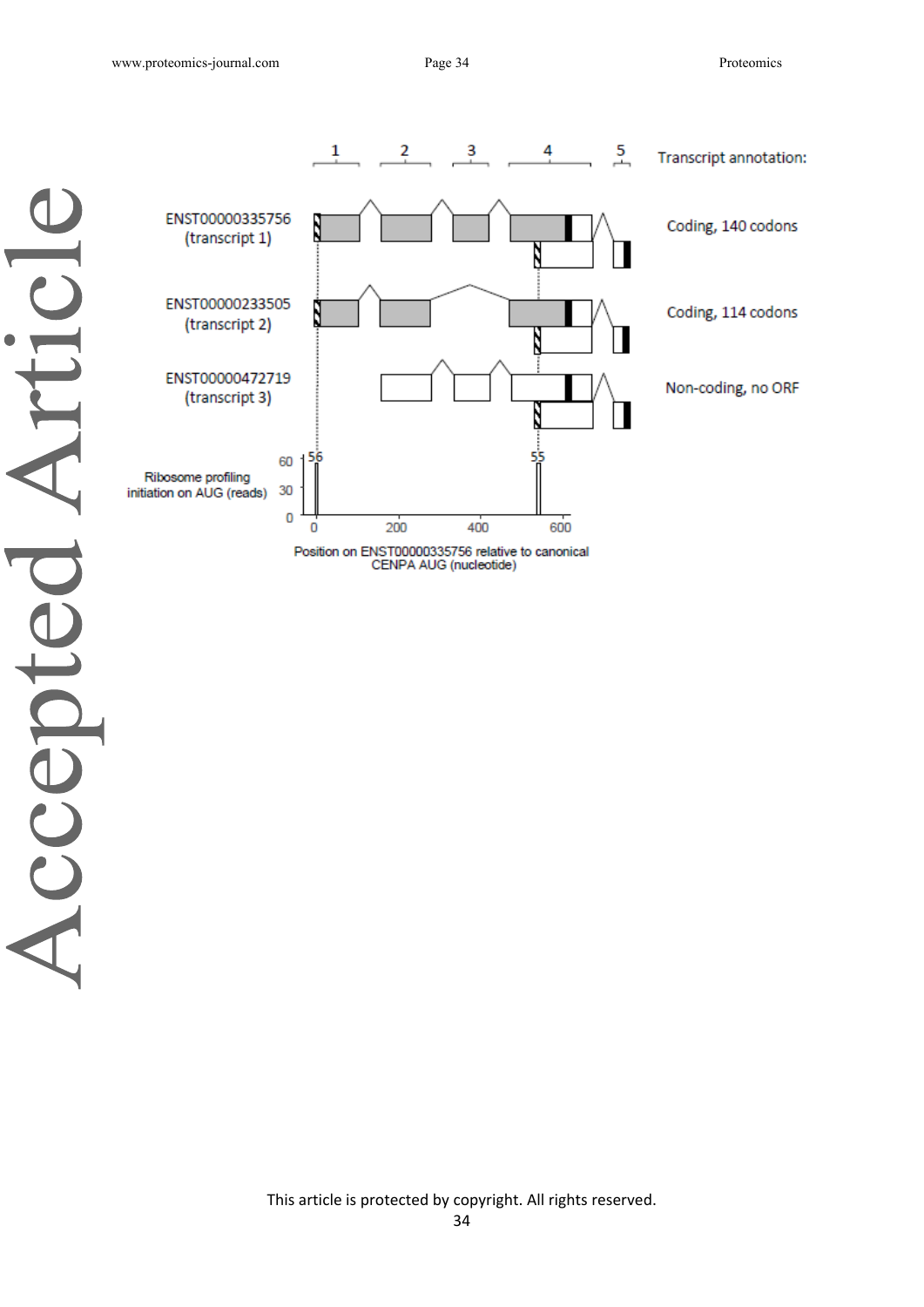## **Figure 3: Distribution of the number and the size of human consensus CDSs.**

Calculations were performed with consensus CDS release 20. Median, 434 codons; average,

570 codons.



CCDS length (codons)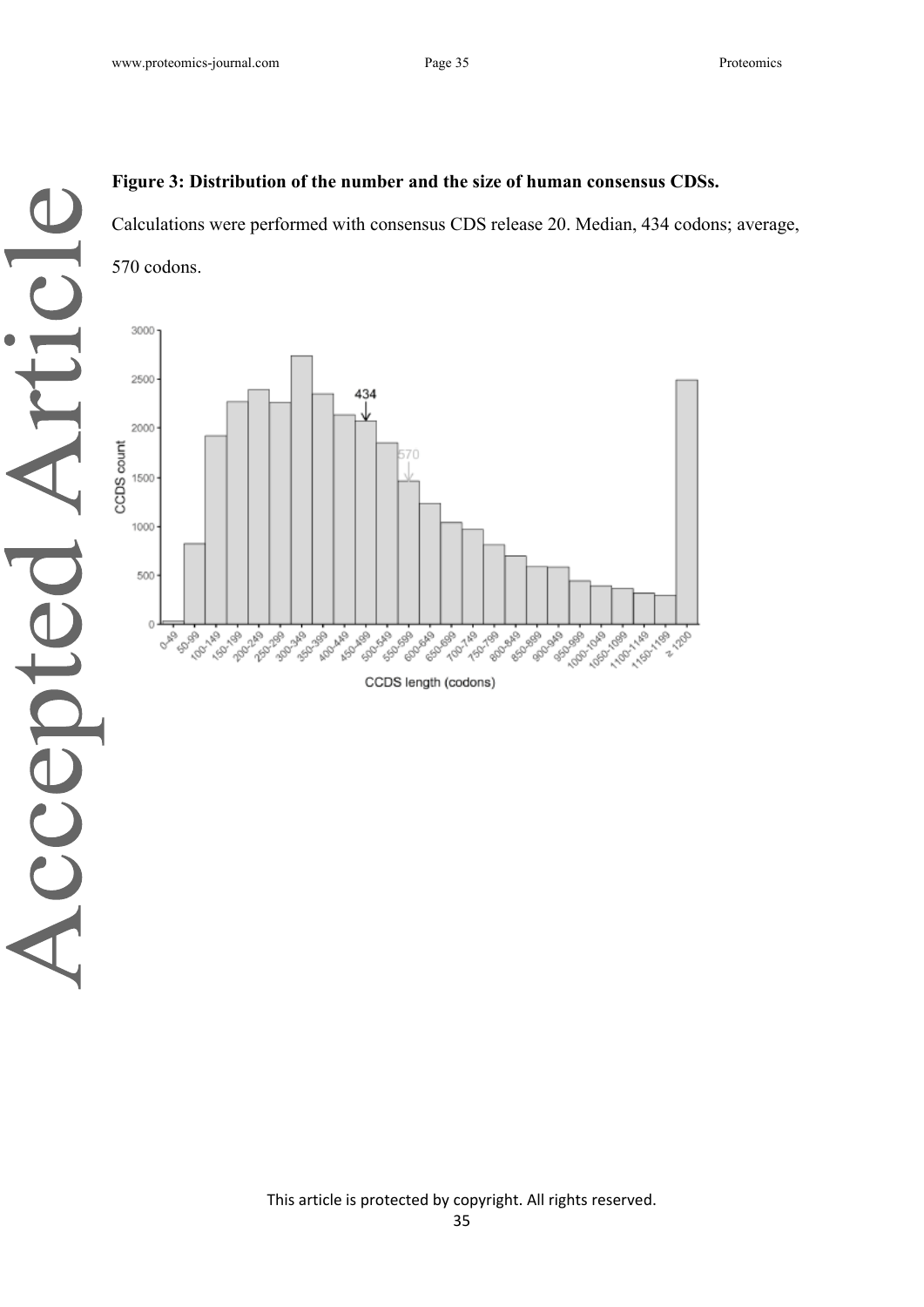**Figure 4: Translation of an overlapping ORF in the prion protein (PrP) CDS. A.** Diagram of CyPrP<sup>GFP</sup> CDS (+1 reading frame) and frameshifted alternative CyPrP<sup>GFP</sup> (+3) reading frame). GFP CDS is shown as an empty box, CyPrP CDS is shown in grey. **B.** Western blot analysis of mock-transfected HEK293 cells (lane 1) and CyPrP<sup>GFP</sup>-transfected cells (lane 2) with four antibodies directed against DDX3, as indicated. DDX3 is indicated by an arrow above the 72 kDa marker. An unknown protein labeled X is detected in CyPrP $GFP$ expressing cells with antibodies Ab37160. **C.** Western blot analysis of different CyPrP<sup>GFP</sup> Cterminal deletion mutants with anti-PrP (left blot) or anti-DDX3 (right blot, Ab37160) antibodies. Lane 1: Mock-transfected cells; lane 2: cells transfected with wild-type CyPrP<sup>GFP</sup>; lanes 3-5: deletion mutants. A diagram of each construct is indicated on the right side of each blot. C-terminal deletions within CyPrP<sup>GFP</sup> introduce C-terminal deletions within overlapping alternative CyPrP<sup>GFP</sup>. **D.** Western blot analysis of cells transfected with CyPrP<sup>GFP</sup> (lane 1) or frameshifted GFP (lane 2) with anti-DDX3 antibodies (Ab37160).